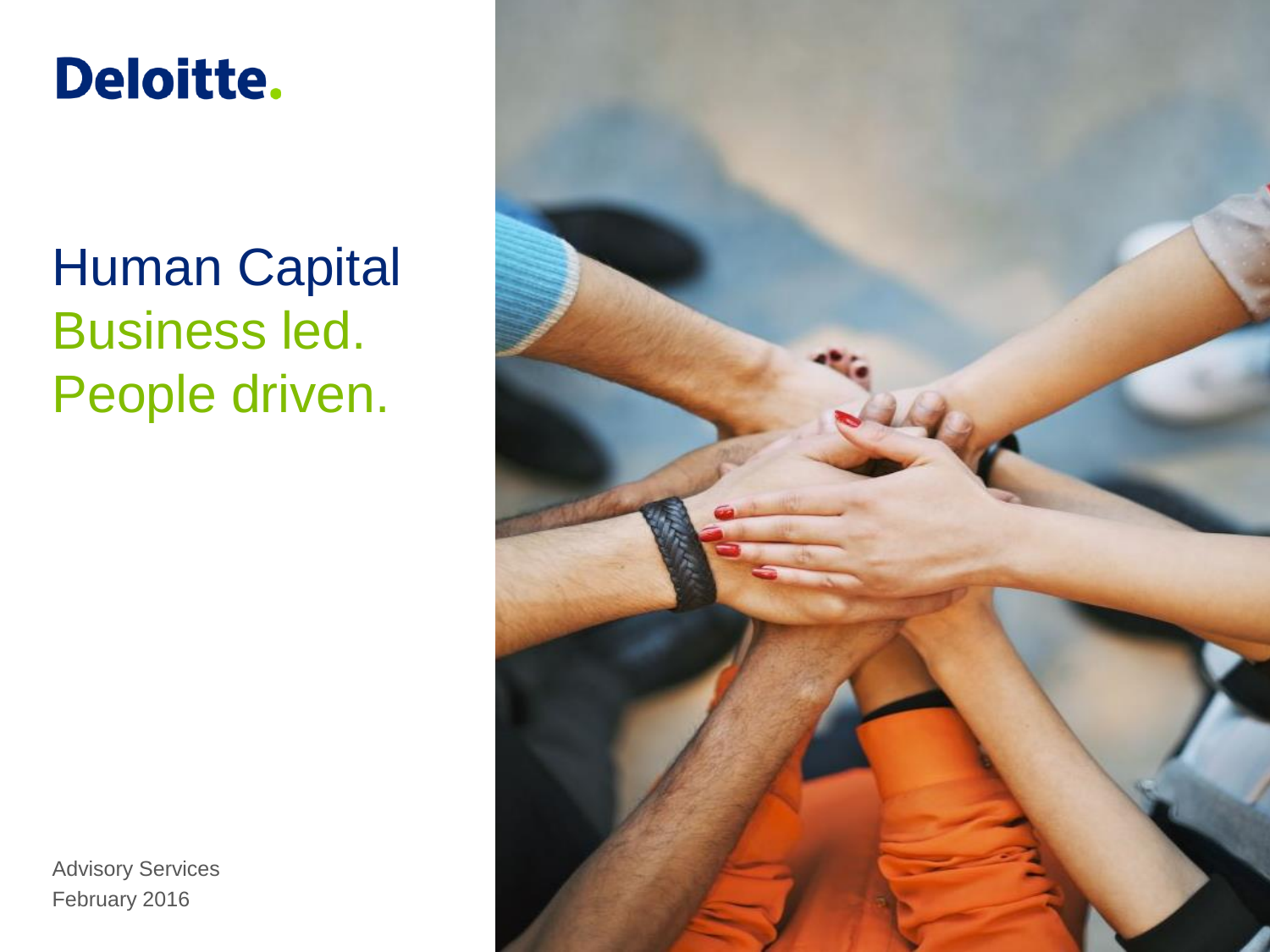#### **Contents**

| Going to market                        |    |
|----------------------------------------|----|
| <b>Human Capital Advisory Services</b> | 4  |
| <b>Organizational Development</b>      | 5  |
| <b>People Development</b>              | 21 |
| <b>HR Department Development</b>       | 31 |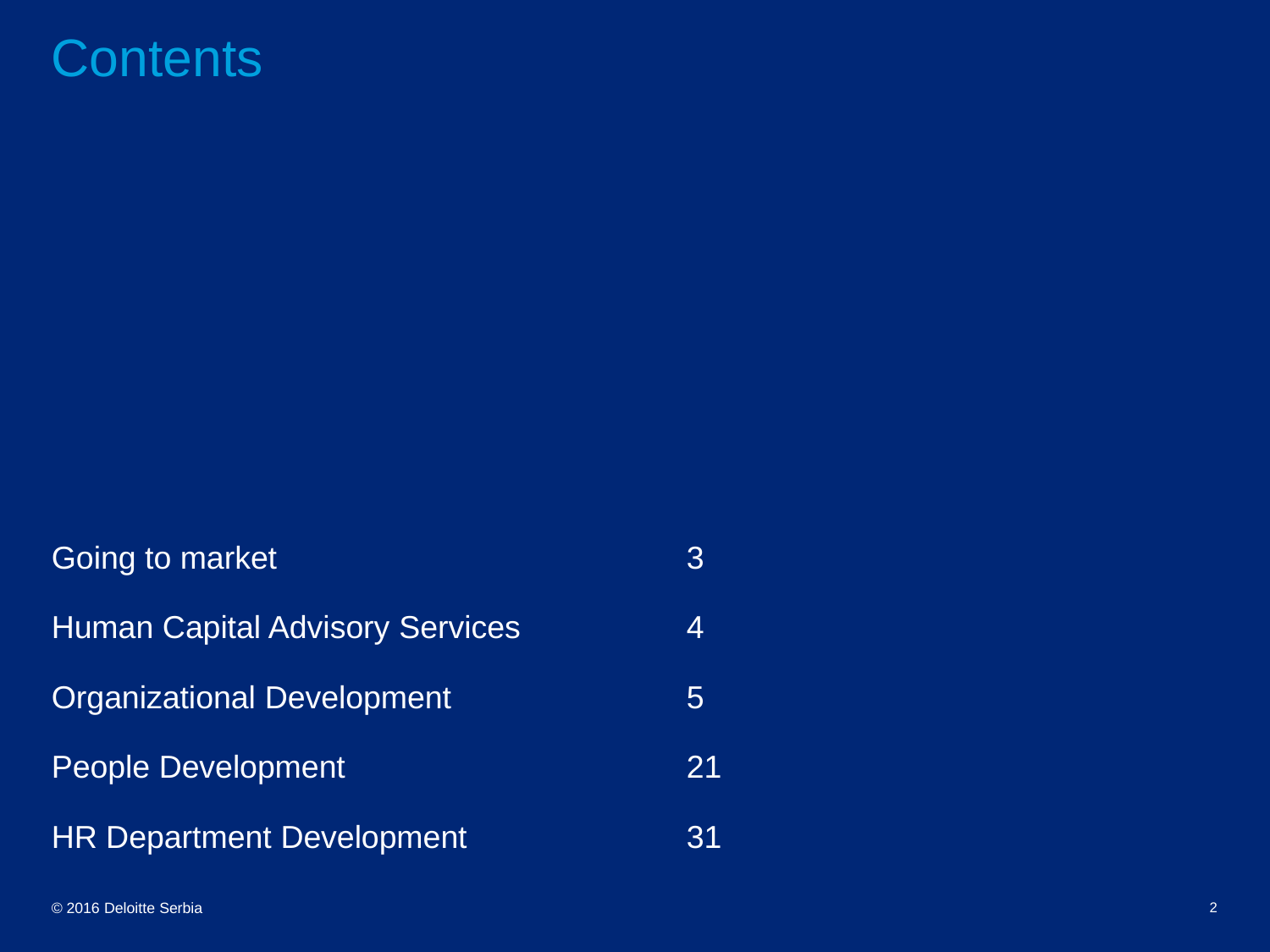### Going to market

#### **Functions Industries**

#### **Consulting**

Human Capital Advisory Services, Finance Transformation, Technology Integration, Strategy & Operations, Actuarial & Insurance

Audit & Advisory Statutory & International Audit, Financial Statement Transformation, Financial Reporting

Enterprise Risk Services Internal Audit, Controls Assurance, Forensics, Capital Markets, Risk Technology, Risk Accounting & Assurance, Anti-money laundering

#### Tax & Legal

Corporate Tax Services, Indirect Tax Services, Global Employer Services, Transfer Pricing, Payroll Services, Grants & Incentives, EU Advisory Services, Legal Services

#### Financial Advisory

Mergers & Acquisitions, CFA, Valuation Services, Due Diligence, Strategy & Operations, Public Private Partnership, Business Modeling

**Global Strategic Clients**

**Strategic Clients**

**Local Key Clients**

Consumer Business & Transportation

Energy & Resources

Financial Services

Life Sciences & Health Care

**Manufacturing** 

Public Sector

Real Estate

Technology, Media & Telecommunications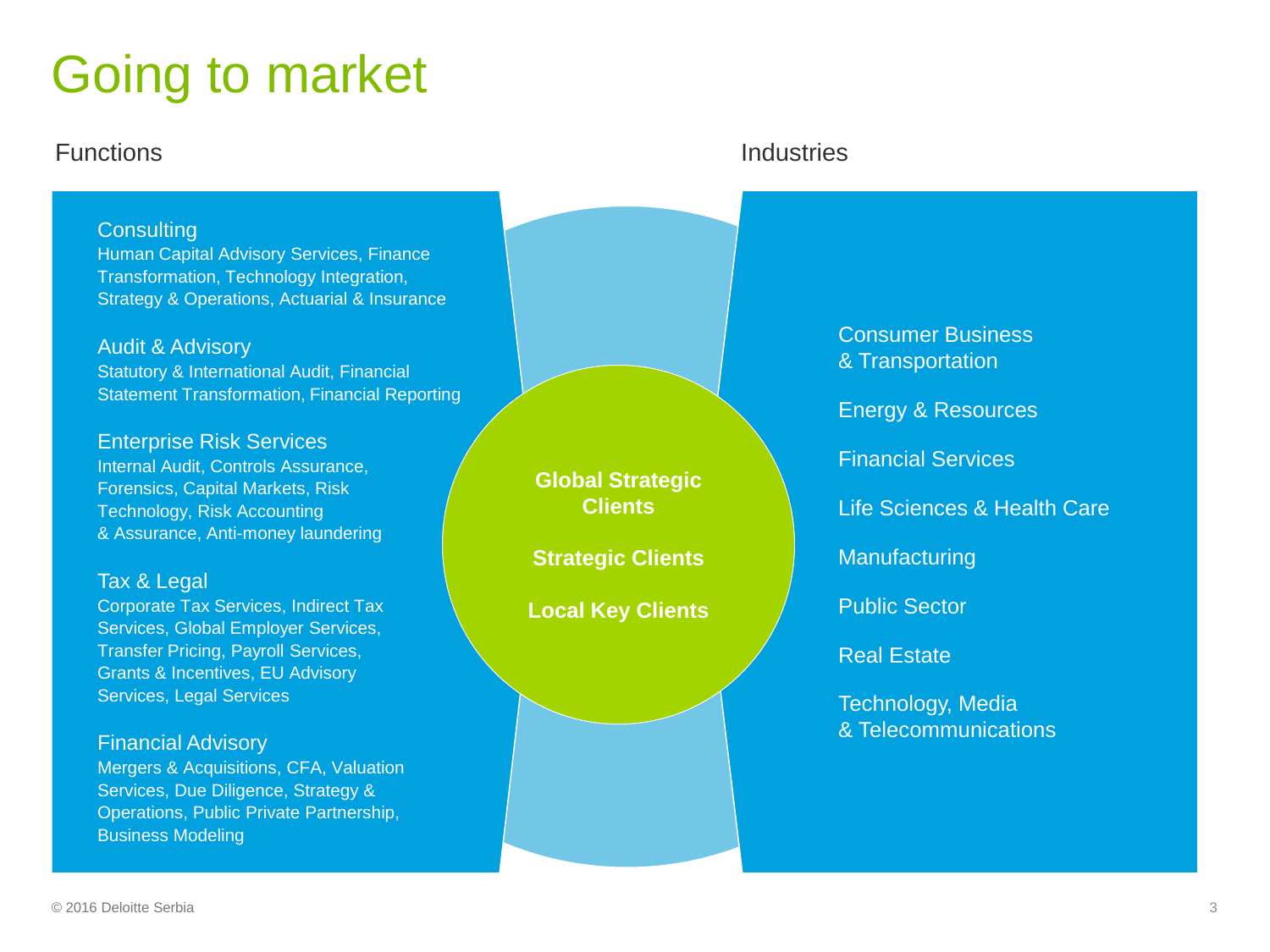#### Human Capital Advisory Services

| <b>Human Capital</b>              |                                       |                                  |  |  |  |
|-----------------------------------|---------------------------------------|----------------------------------|--|--|--|
| <b>Organizational Development</b> | <b>People Development</b>             | <b>HR Department Development</b> |  |  |  |
| <b>Strategic Change</b>           | Talent Identification and Development | <b>HR Department Support</b>     |  |  |  |
| Organizational Design             | Management Development Programs       |                                  |  |  |  |
| <b>Organizational Culture</b>     | <b>Competence Management</b>          |                                  |  |  |  |
| Leadership Development            | <b>Deloitte Classroom</b>             |                                  |  |  |  |
| Employee Engagement               |                                       |                                  |  |  |  |
| <b>Succession Management</b>      |                                       |                                  |  |  |  |
| Performance Management            |                                       |                                  |  |  |  |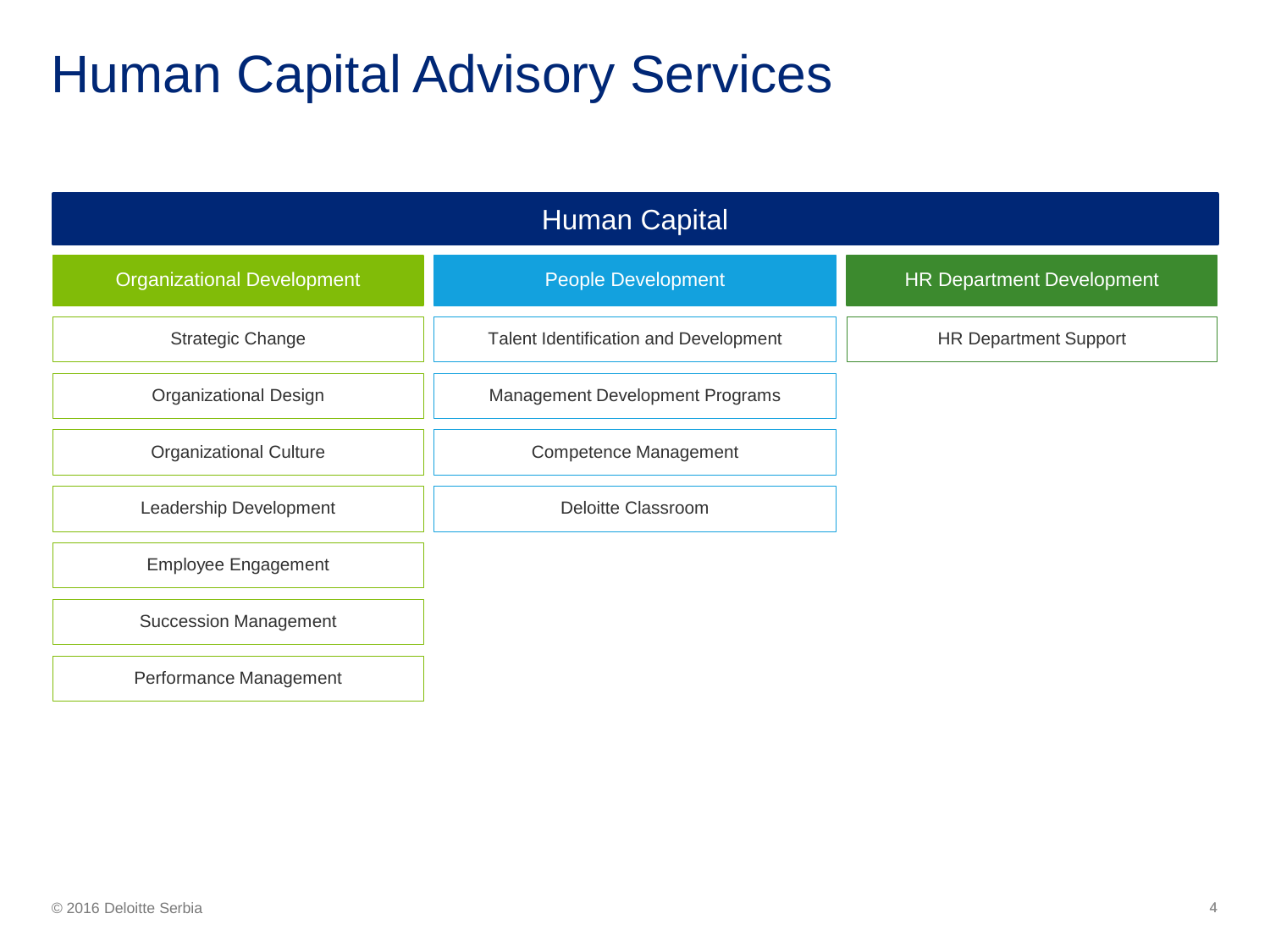# **Organizational** Development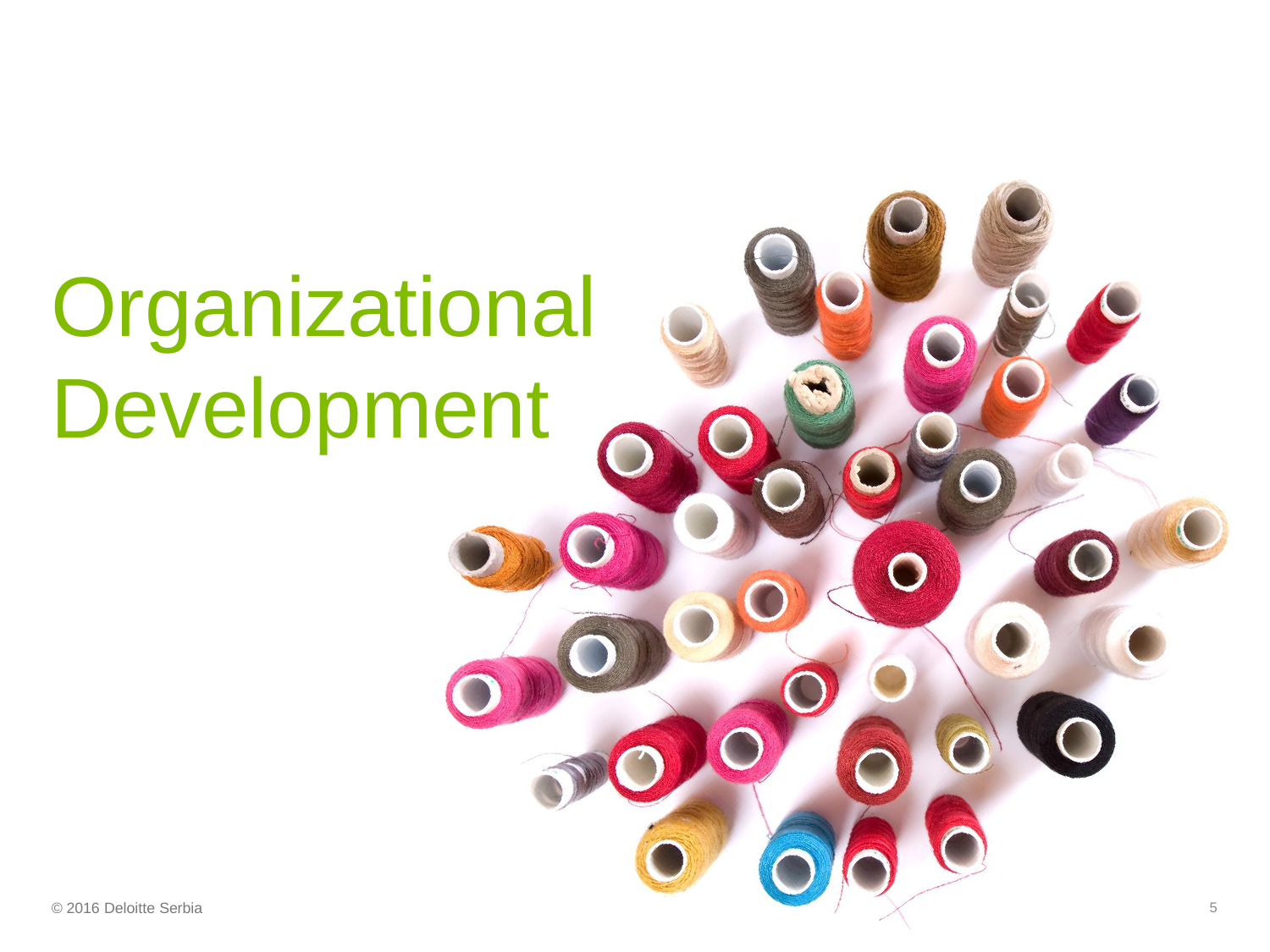"Organizations that create a culture defined by meaningful work, deep employee engagement, job and organizational fit, and a strong leadership are outperforming their peers and will likely beat their competition in attracting top talent.\*"

\* Global Human Capital Trends 2015, Deloitte University Press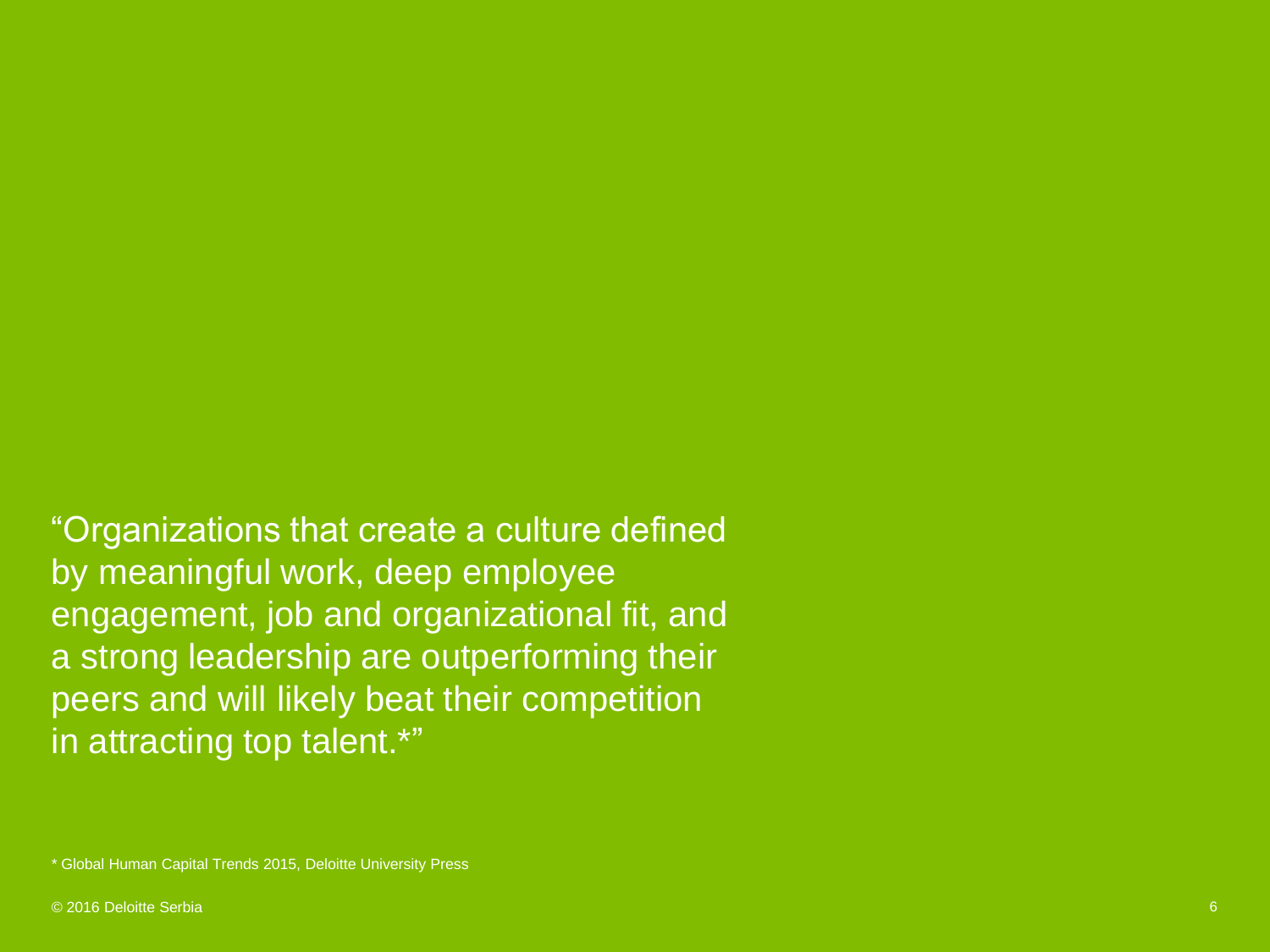### Organizational Development Strategic Change (1/2)

Strategic change is a change management process that aligns company organization, business processes, culture, and communication with new strategic direction of the Company.

<span id="page-6-0"></span>

[2](#page-8-0)

តា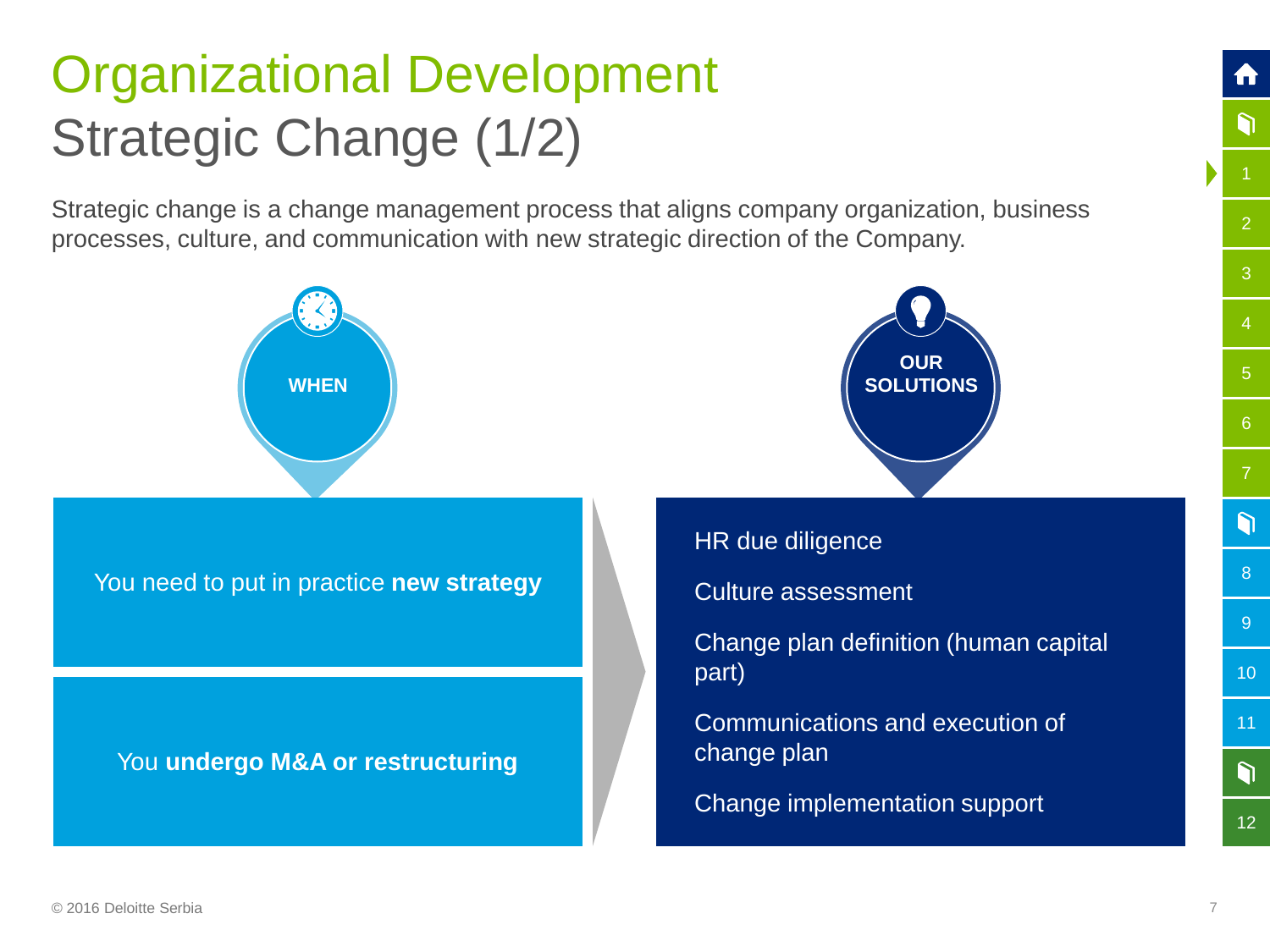### Organizational Development Strategic Change (2/2)

**HOW DO WE DO IT?**



[2](#page-8-0)

ft

 $\bullet$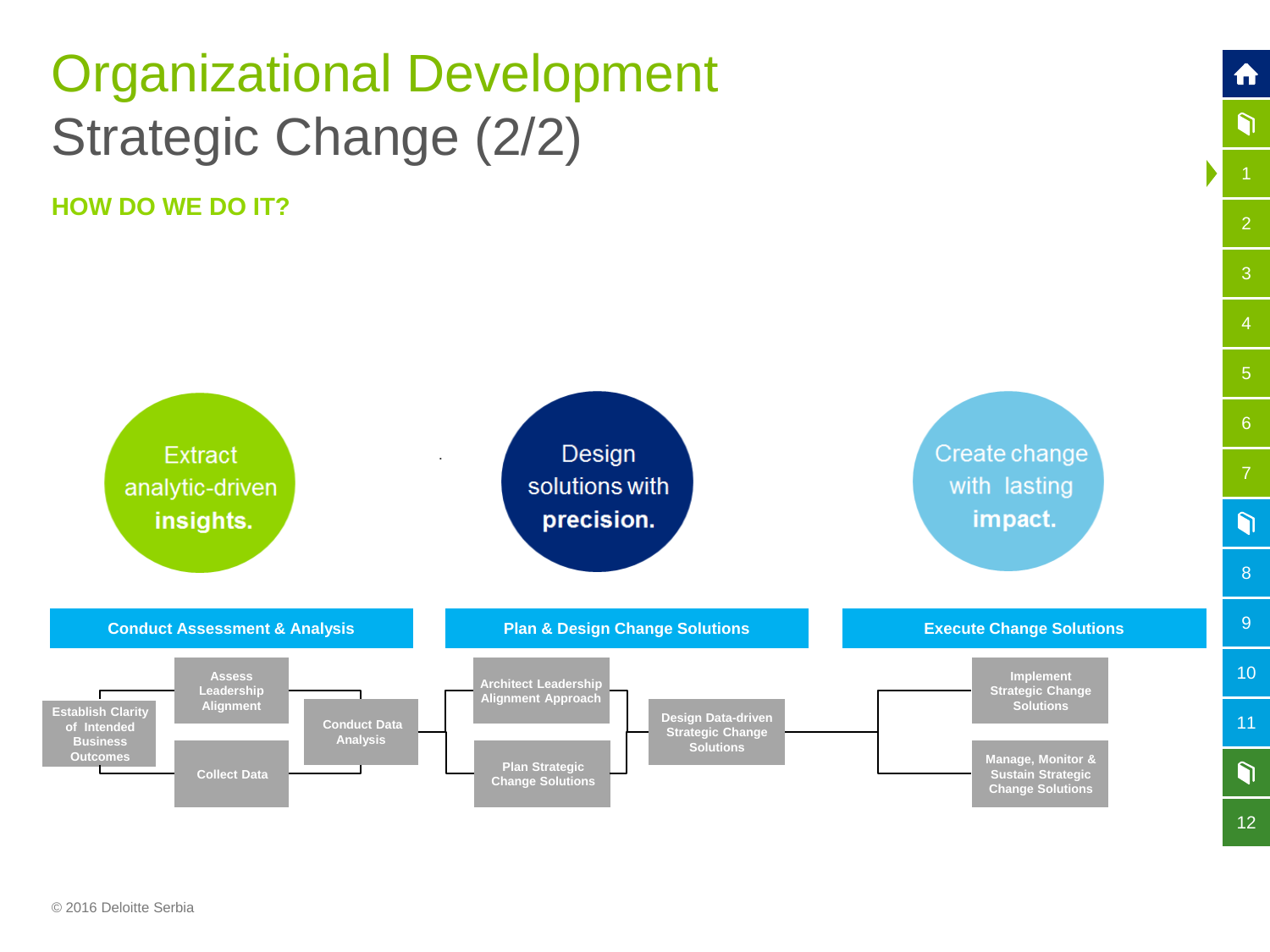### Organizational Development Organizational Design (1/2)

Organization design or re-design is analytically led process is order to improve business result, number of clients and employee engagement.



You are preparing for **restructuring or M&A**

You want to **align organization** with **new business strategy**

<span id="page-8-0"></span>You want to **improve performance, communication and decision making** process.



Current situation assessment Critical points definition New organizational structure Define roles and responsibilities Job descriptions Process mapping

[12](#page-32-0)

 $\mathbf{\Omega}$ 

[2](#page-8-0)

G

[6](#page-16-0)

[8](#page-22-0)

G

[9](#page-24-0)

[10](#page-26-0)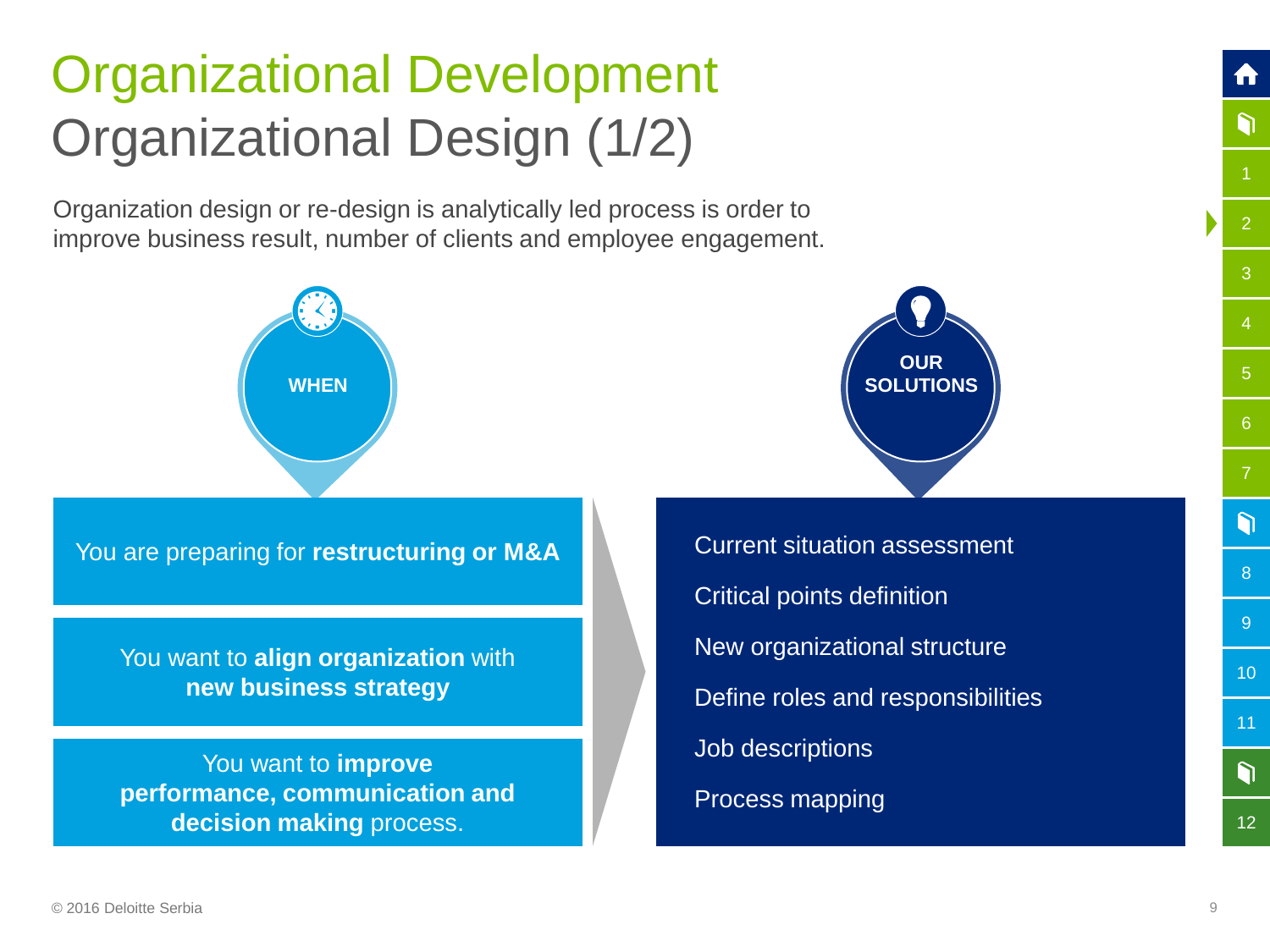## Organizational Development Organizational Design (2/2)

**HOW DO WE DO IT?**



Creating and implementing a new design can be a significant organizational accelerator in complex business environments. Asking the right questions at each phase—and acting on the response—can save time and effort. And it's the only way to link the effort you're expending with the results you want.

[12](#page-32-0)

[2](#page-8-0)

ה

[3](#page-10-0)

[4](#page-12-0)

[6](#page-16-0)

[8](#page-22-0)

G

[9](#page-24-0)

[10](#page-26-0)

[11](#page-28-0)

 $\bullet$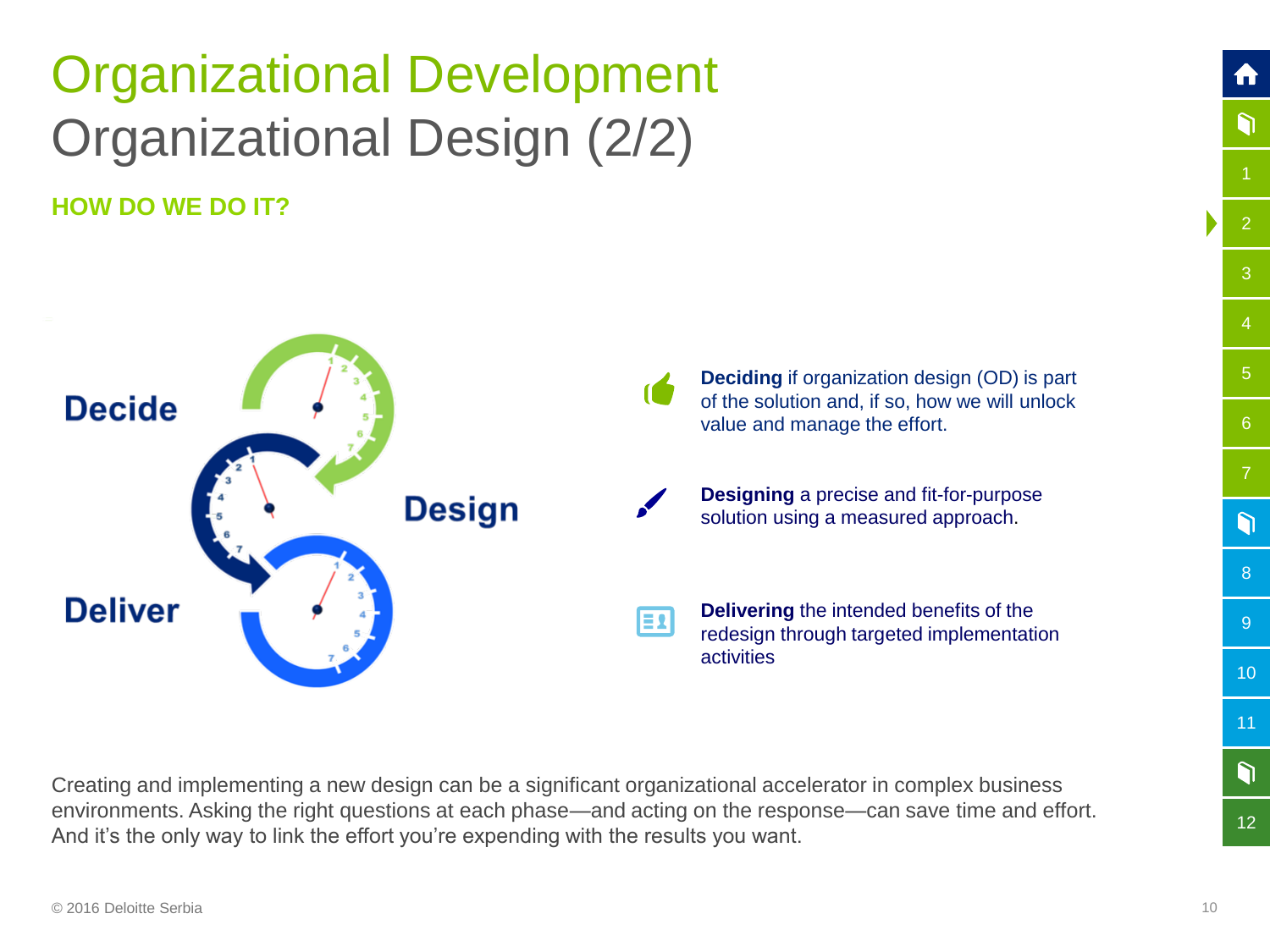### Organizational Development Organizational Culture (1/2)

Assessment of the current organization culture and recommendation of the future culture model that will enable the Company to achieve its strategic goals.

<span id="page-10-0"></span>

[12](#page-32-0)

ျ

[2](#page-8-0)

G

[3](#page-10-0)

[6](#page-16-0)

[8](#page-22-0)

G

[9](#page-24-0)

[10](#page-26-0)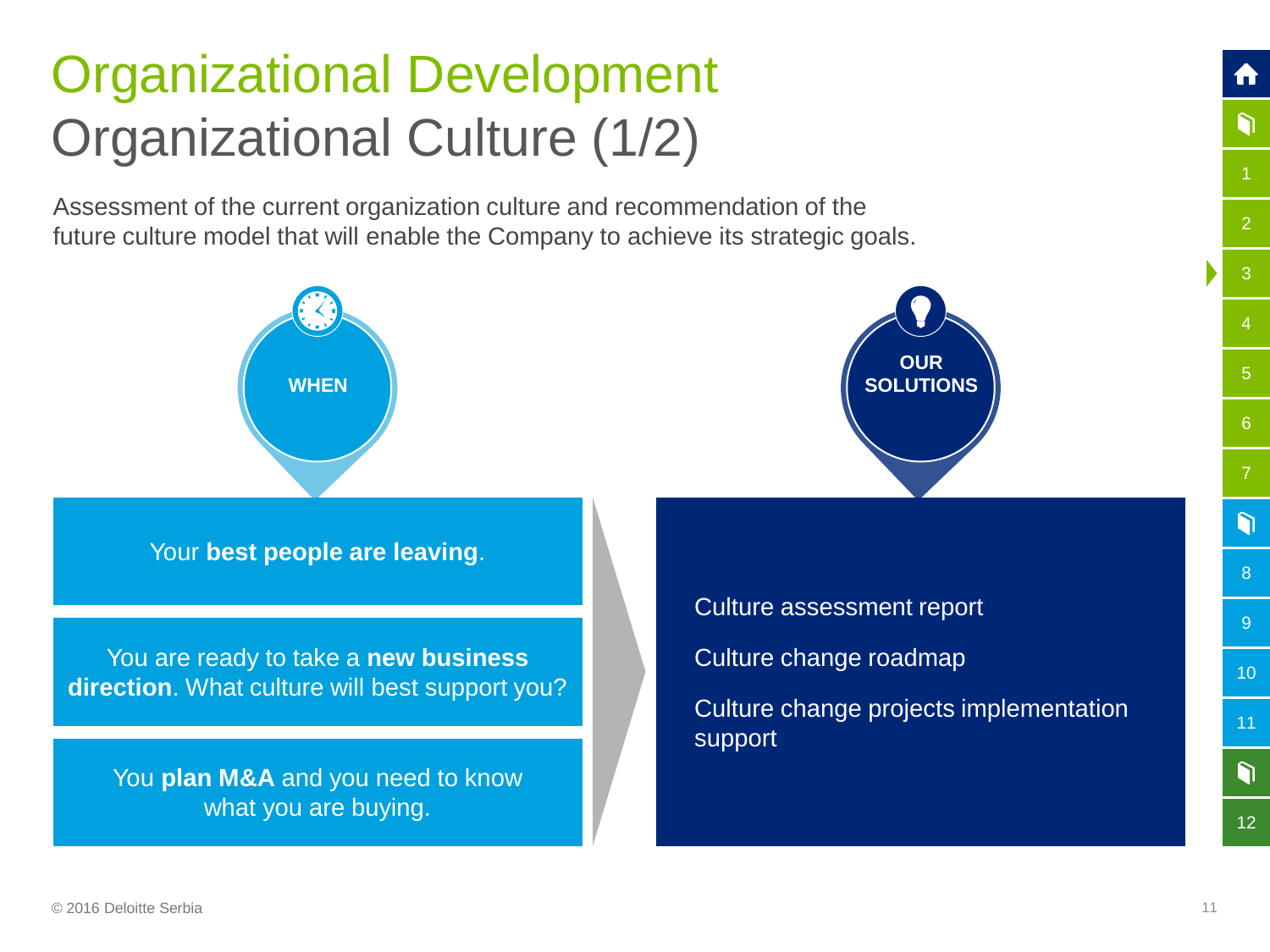### Organizational Development Organizational Culture (2/2)

#### **HOW DO WE DO IT?**

The culture change methodology follows four phases of work to assess and transform culture.

| Phase one                                                                                                         | Phase two                                                                                                               | Phase three                                                                  | Phase four                                                            |  |
|-------------------------------------------------------------------------------------------------------------------|-------------------------------------------------------------------------------------------------------------------------|------------------------------------------------------------------------------|-----------------------------------------------------------------------|--|
| <b>Assessing Culture</b>                                                                                          |                                                                                                                         | <b>Transforming Culture</b>                                                  |                                                                       |  |
| <b>Identify the business</b><br>imperative and confirm                                                            | <b>Define current state</b><br>and analyze data to                                                                      | <b>Build a plan to drive</b><br>culture change                               | <b>Execute culture plan</b><br>and make it stick                      |  |
| culture vision                                                                                                    | generate insights                                                                                                       |                                                                              |                                                                       |  |
| • Understand the<br>business strategy and<br>strategic priorities<br>• Define the desired<br>future state culture | • Execute culture<br>assessment<br>• Review key findings<br>from culture assessment<br><b>GAP</b> analyses<br>$\bullet$ | • Develop culture change<br>plan and roadmap to<br>align on critical actions | • Execute culture change<br>plan<br>• Measure and monitor<br>outcomes |  |

[12](#page-32-0)

[2](#page-8-0)

ft

 $\bullet$ 

[3](#page-10-0)

[5](#page-14-0)

[6](#page-16-0)

[7](#page-18-0)

G

[8](#page-22-0)

[9](#page-24-0)

[10](#page-26-0)

[11](#page-28-0)

 $\bullet$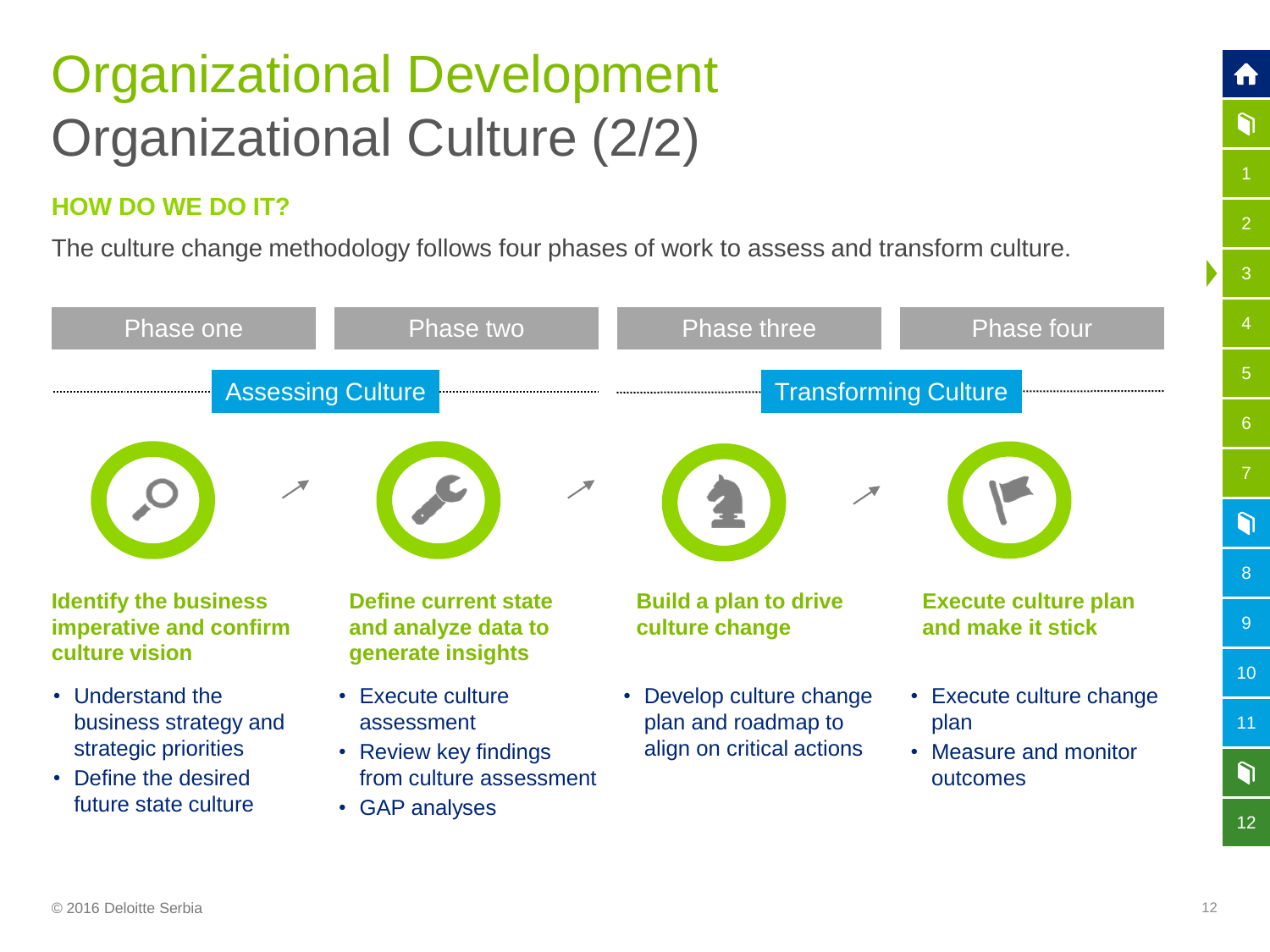### Organizational Development Leadership Development (1/2)

Recognizing, supporting and shaping exceptional managers to enable them to lead by example in achieving Company strategic goals.





<span id="page-12-0"></span>It is time for **strategic change** or **change of culture**

Leadership Impact assessment Individual development plan Best in market development opportunities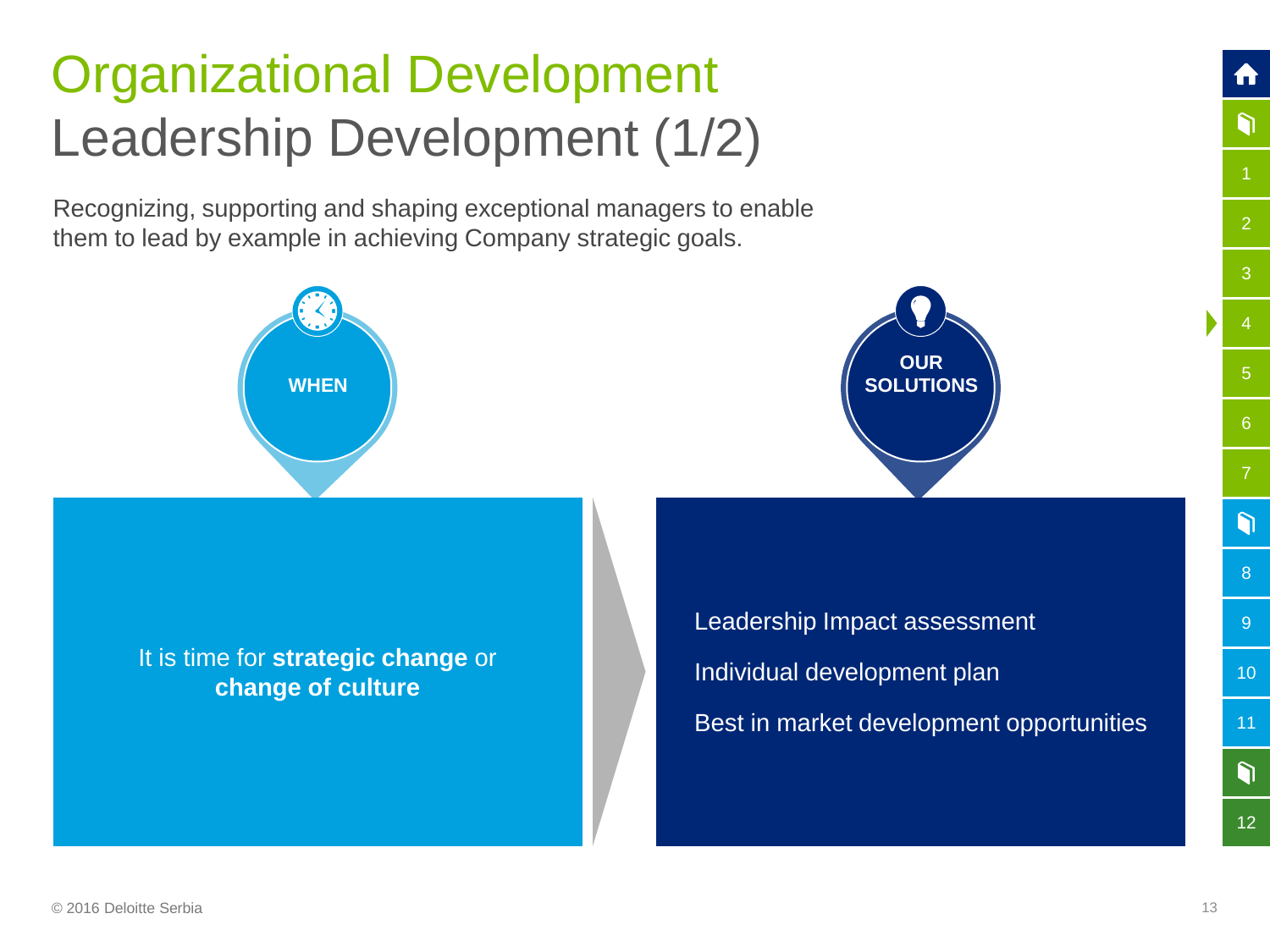### Organizational Development Leadership Development (2/2)

#### **HOW DO WE DO IT?**



[12](#page-32-0)

 $\bullet$ 

[2](#page-8-0)

ft

 $\bullet$ 

[6](#page-16-0)

[8](#page-22-0)

 $\bullet$ 

[9](#page-24-0)

[10](#page-26-0)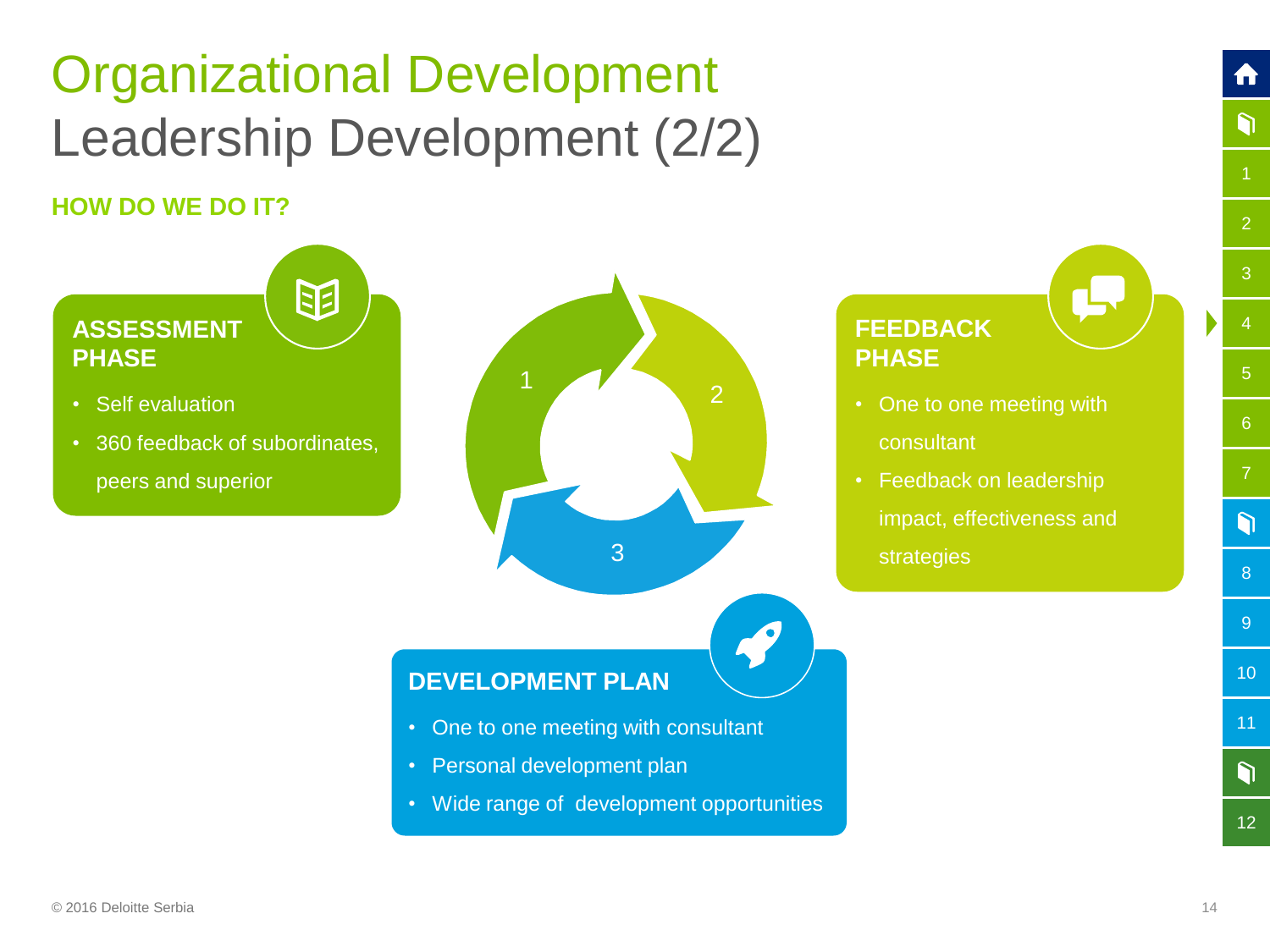### Organizational Development Employee Engagement (1/2)

Getting to understand what your employees think of their roles and responsibilities and giving them answers to what – they should be doing, why – they should be doing it and how they - should be doing it so that strategic goals are achieved.





You **lack cross functional** and **cross level communication**

<span id="page-14-0"></span>You struggle with **talent retention**

As One engagement survey As One engagement report Set of high level interventions Implementation roadmap



[12](#page-32-0)

 $\mathbf{\Omega}$ 

[2](#page-8-0)

Ò

[5](#page-14-0)

[6](#page-16-0)

[7](#page-18-0)

G

[8](#page-22-0)

[9](#page-24-0)

[10](#page-26-0)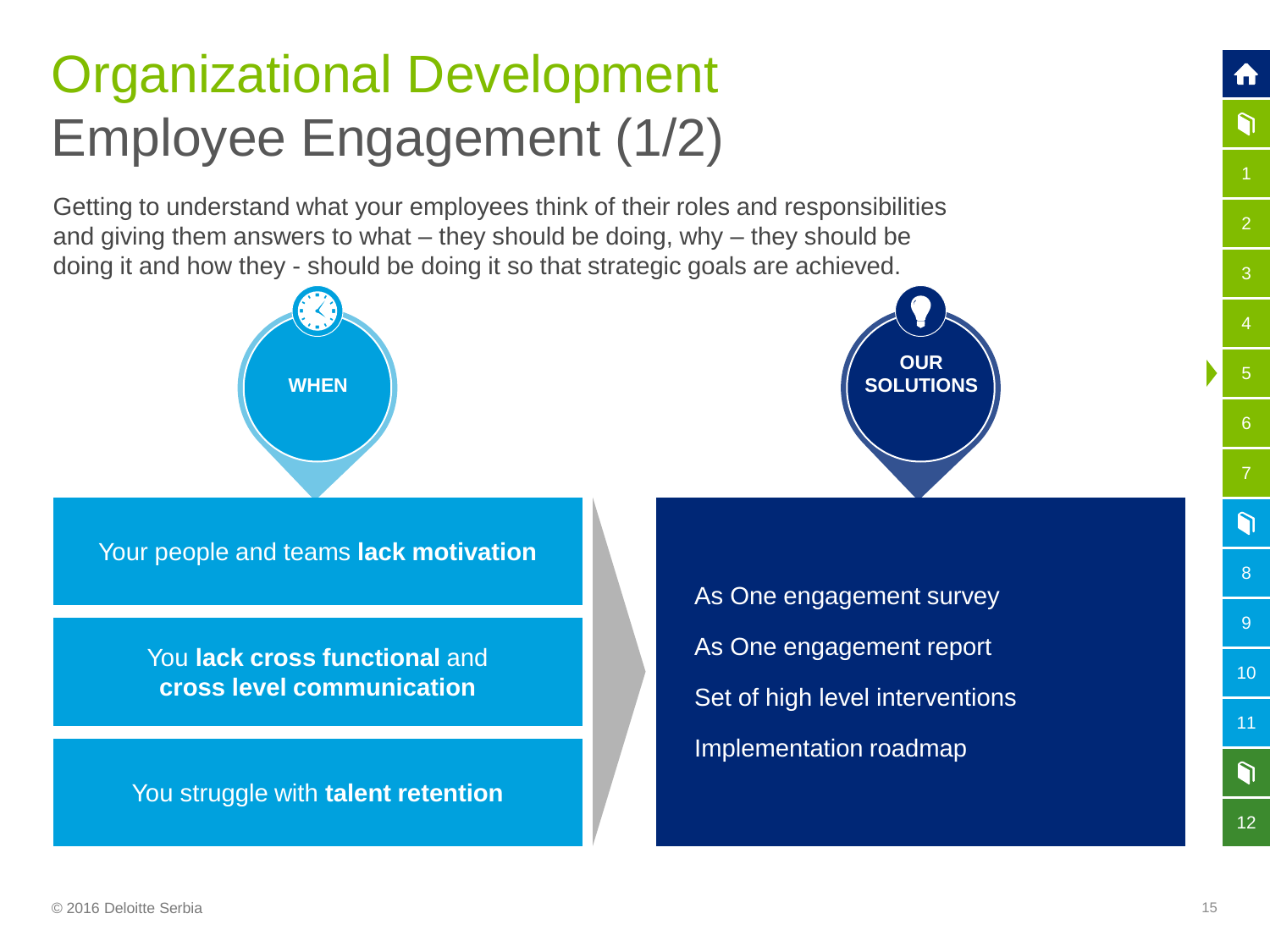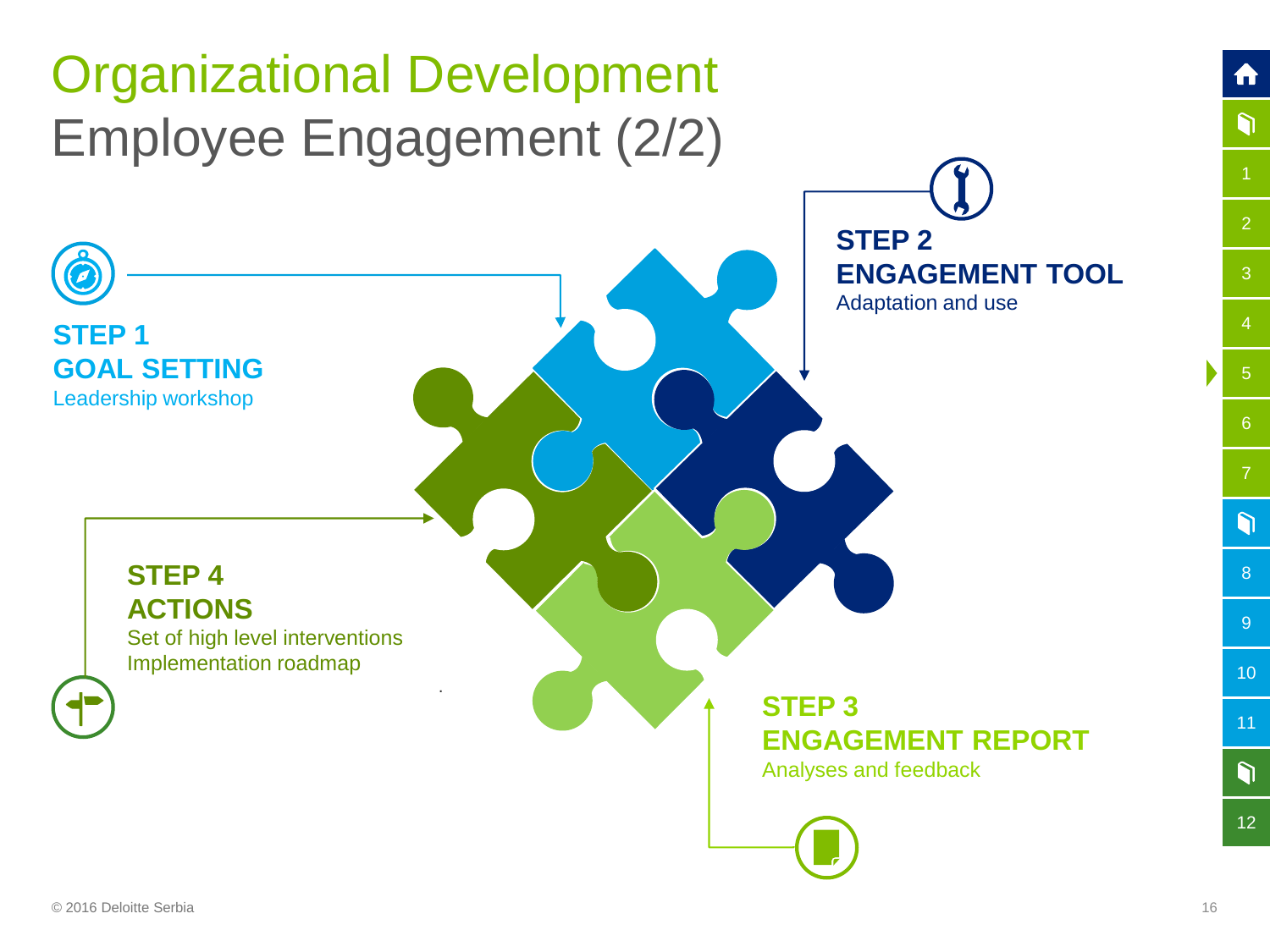### Organizational Development Succession Management (1/2)

Succession management is a process of identifying and developing people with the potential to fill key business leadership positions in the company.





<span id="page-16-0"></span>Your focus is **sustainability of your business.**

Key positions schemes at all levels Identification of successors Development plans in place

Ò

[12](#page-32-0)

 $\bullet$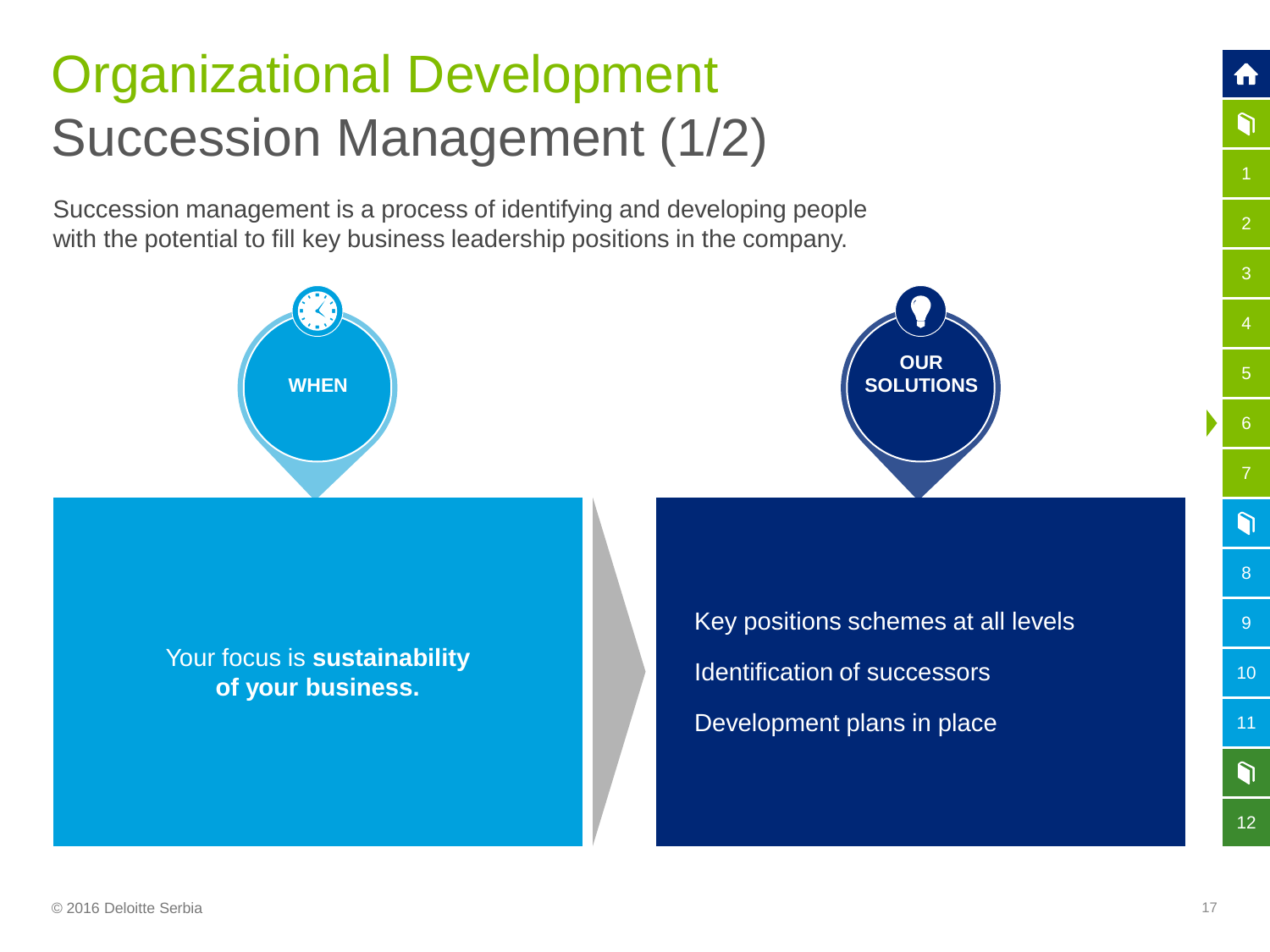#### Organizational Development Succession Management (2/2) **HOW DO WE DO IT?**

**Definition of bussiness imperative Identification of Key position Talent identification Succession plan Individual development plans Business leaders** involvement **Governance** agreement Workshops with relevant parties Key position chart Relevant competences definition **Performance** Management in place Talent review process Assigning the successors to key position Successor's development plan definition

 $\bullet$ 

 $\bullet$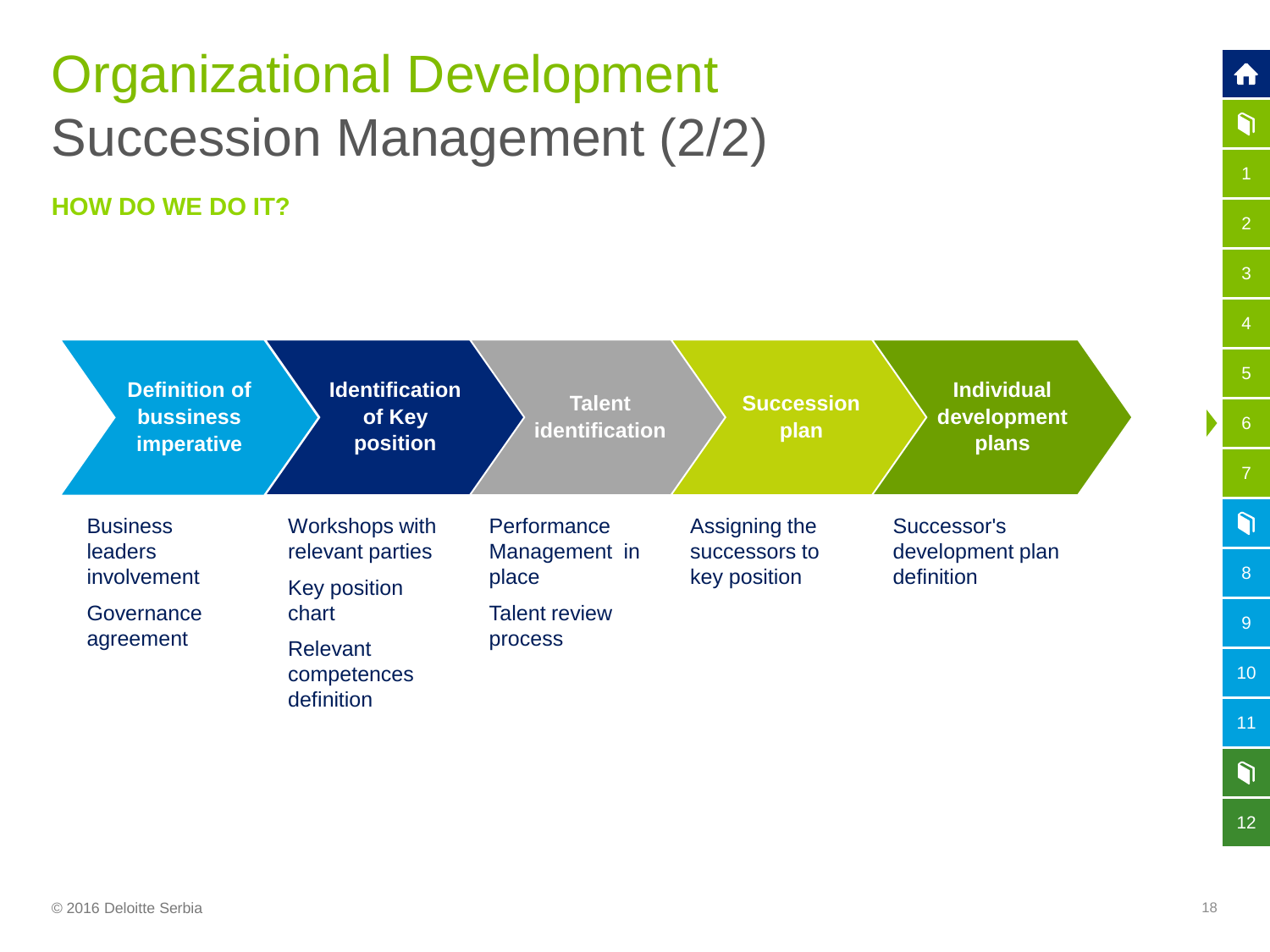#### Organizational Development Performance Management (1/2)

Performance Management is a strategic and integrated process of setting, aligning, calibrating, and evaluating organizational and individual performance against business priorities and individual professional goals.



You want to develop or **introduce new PM system** and to align it with the business strategy.

You want to **introduce incentive** but not sure what to evaluate and monitor.

<span id="page-18-0"></span>You **have PM** in your company but **it is not showing results.**



PM development in line with the company's strategy

PM process implementation roadmap and training

PM implementation support

[2](#page-8-0)

G

[3](#page-10-0)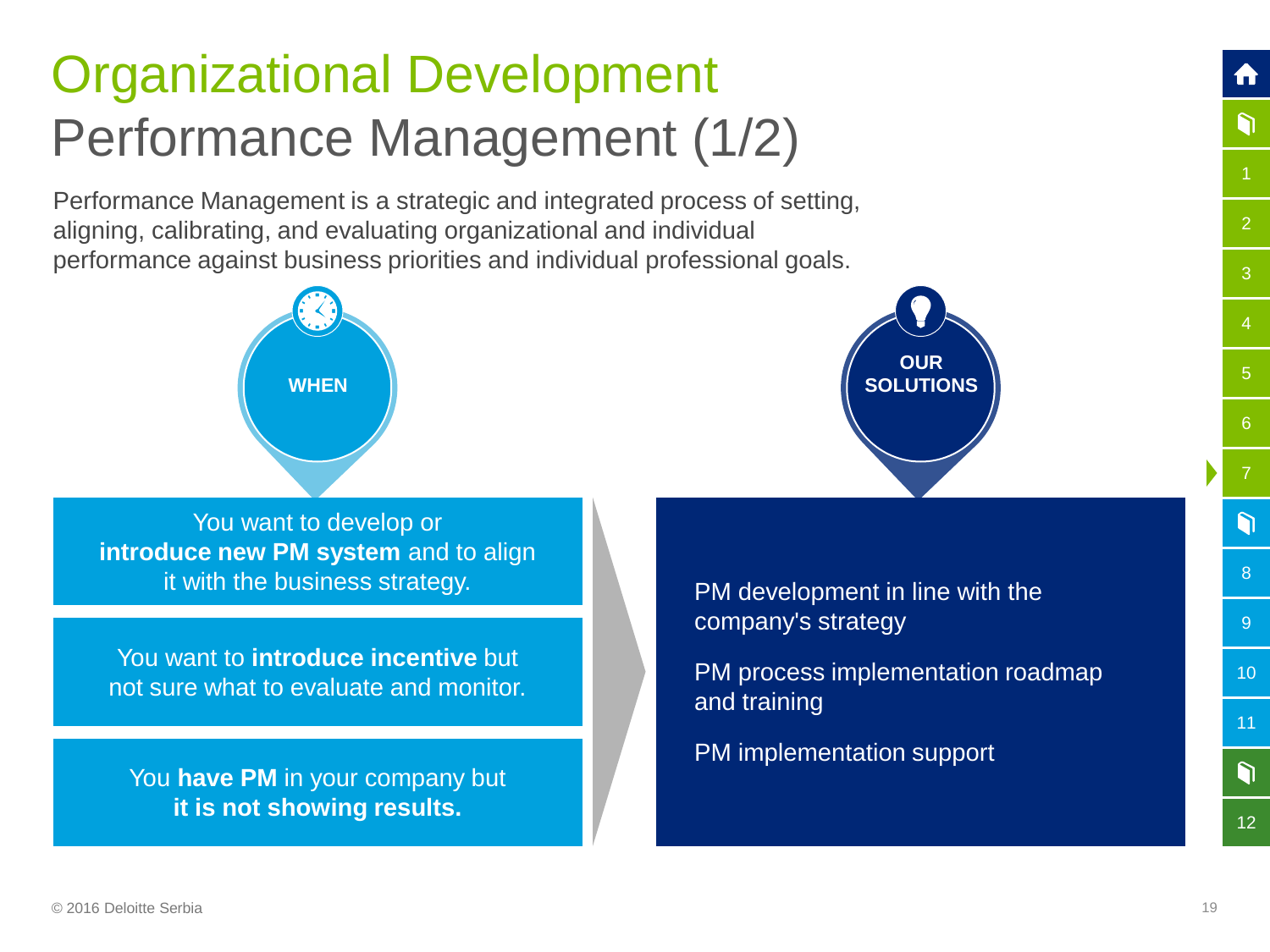### Organizational Development Performance Management (2/2)

#### **HOW DO WE DO IT?**

- $\checkmark$  understanding company strategy and making sure it is understood by all employees (Plan phase),
- $\checkmark$  aligning companies goals with the desired performance of the employees and business units (Development phase) and
- $\checkmark$  pilot performance management period (Review phase).



[2](#page-8-0)

A

 $\bullet$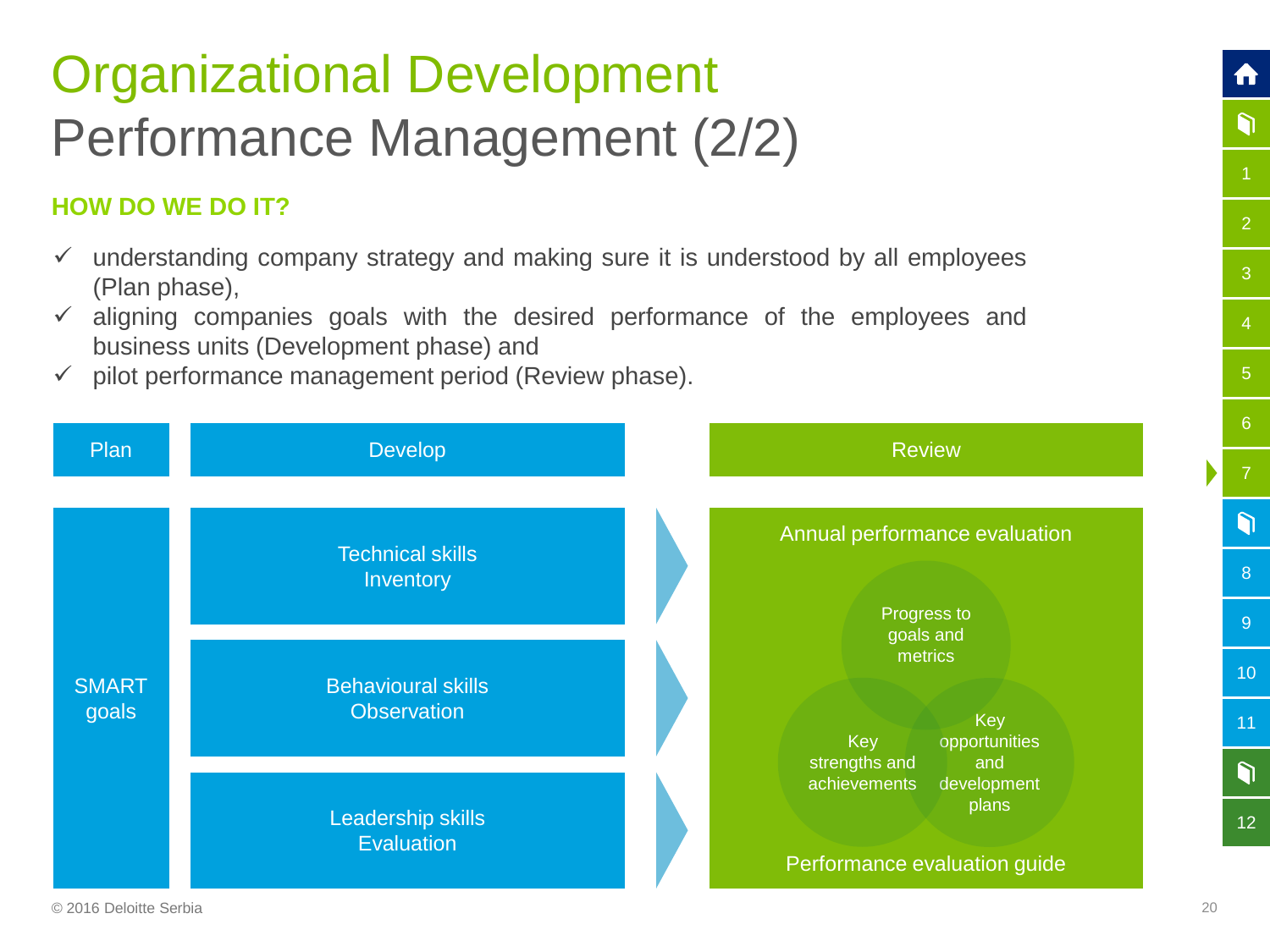## People Development

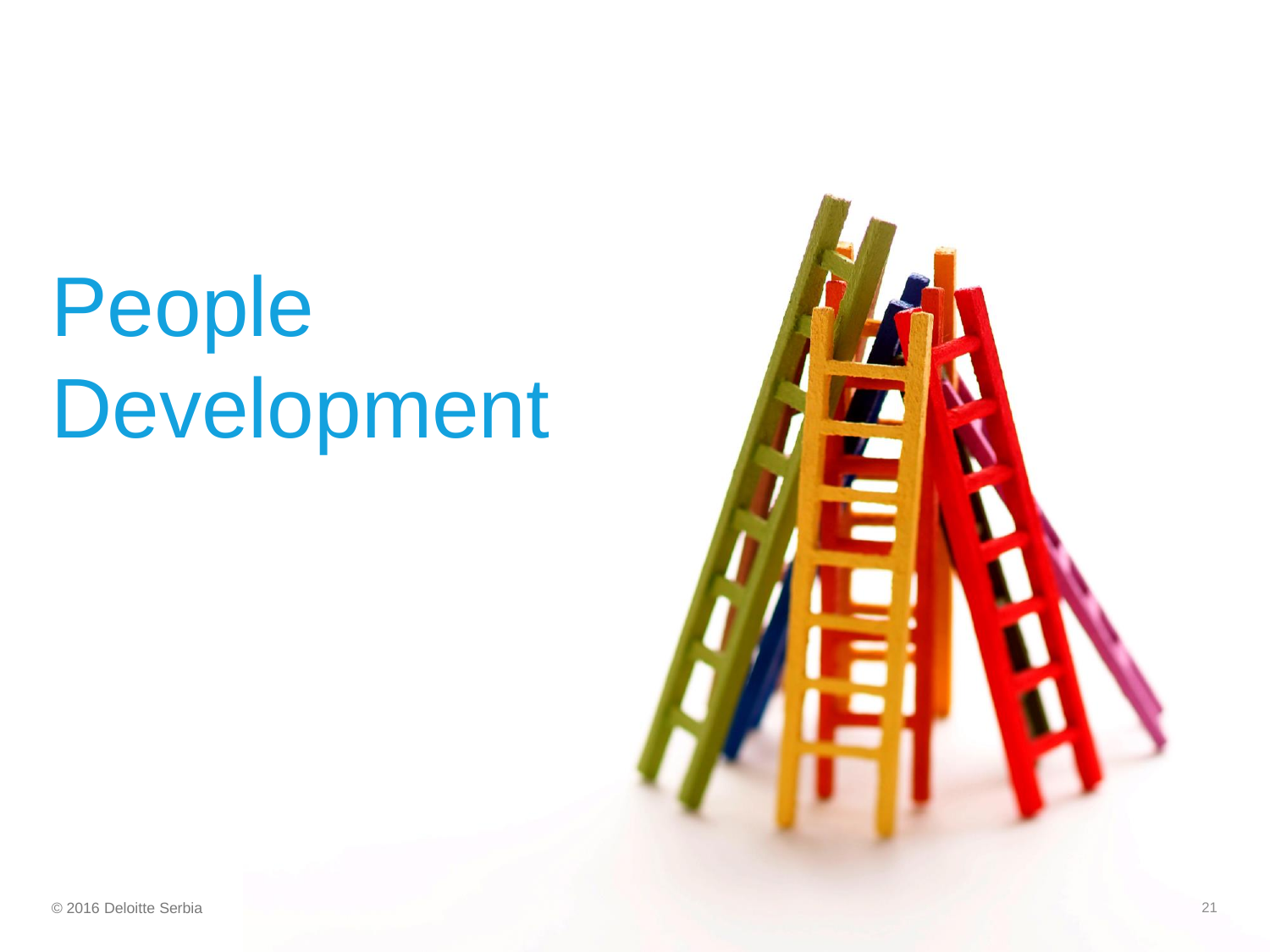"Organizations with a strong learning culture are 92 percent more likely to develop novel products and processes, 52 percent more productive, 56 percent more likely to be the first to market with their products and services, and 17 percent more profitable than their peers.\*"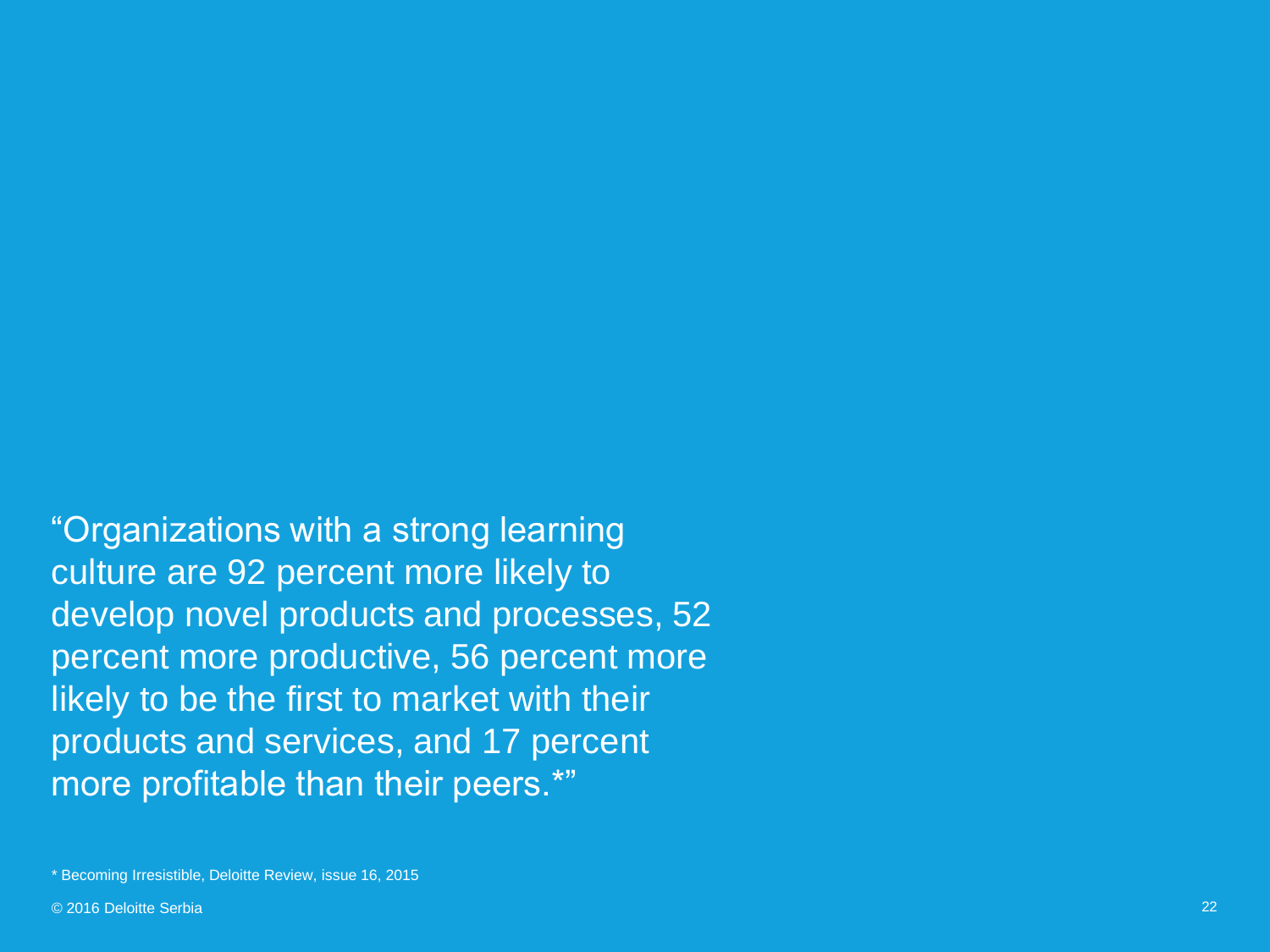### People Development Talent Management (1/2)

Talent Management is a process of identifying, approaching and recognizing your top talents before your competition does it for you.

<span id="page-22-0"></span>

[12](#page-32-0)

G

[2](#page-8-0)

G

[3](#page-10-0)

[5](#page-14-0)

[6](#page-16-0)

[8](#page-22-0)

G

[9](#page-24-0)

[10](#page-26-0)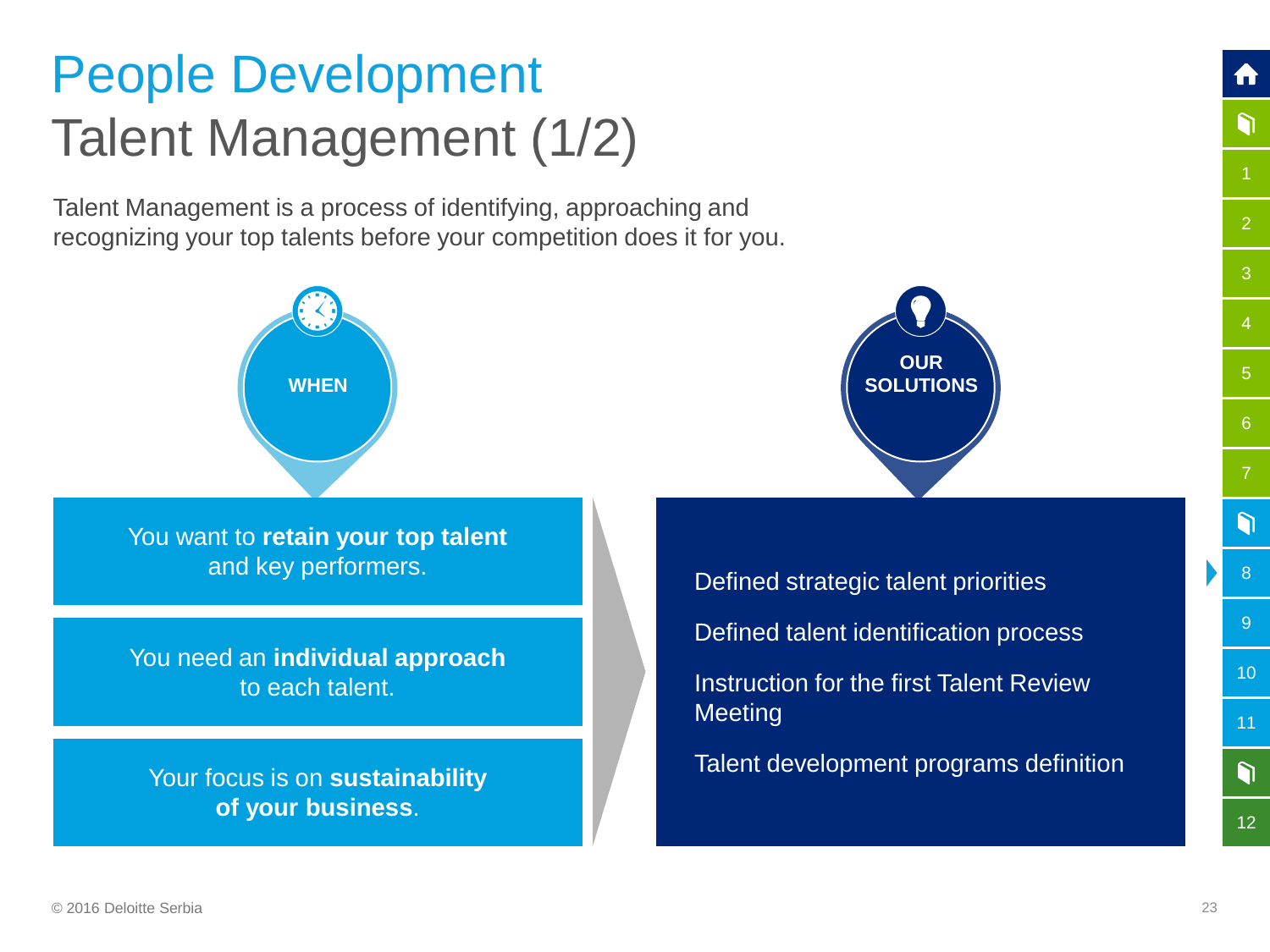## People Development Talent Management (2/2)

**HOW DO WE DO IT?**

#### **ANALYSE AND DESIGN**

Understand the talent capabilities needed to execute the future business strategy.

Who is Talent for us?

How do we select them?

#### **IDENTIFY**

Organize Talent Review Meetings and identify top talents across the organization.

How do we communicate this information?

#### **DEVELOP**

Define development opportunities for top talents.

How do we develop and retain them?

[10](#page-26-0) [11](#page-28-0) $\bullet$ 

[2](#page-8-0)

ft

 $\bullet$ 

[3](#page-10-0)

[5](#page-14-0)

[6](#page-16-0)

[8](#page-22-0)

 $\bullet$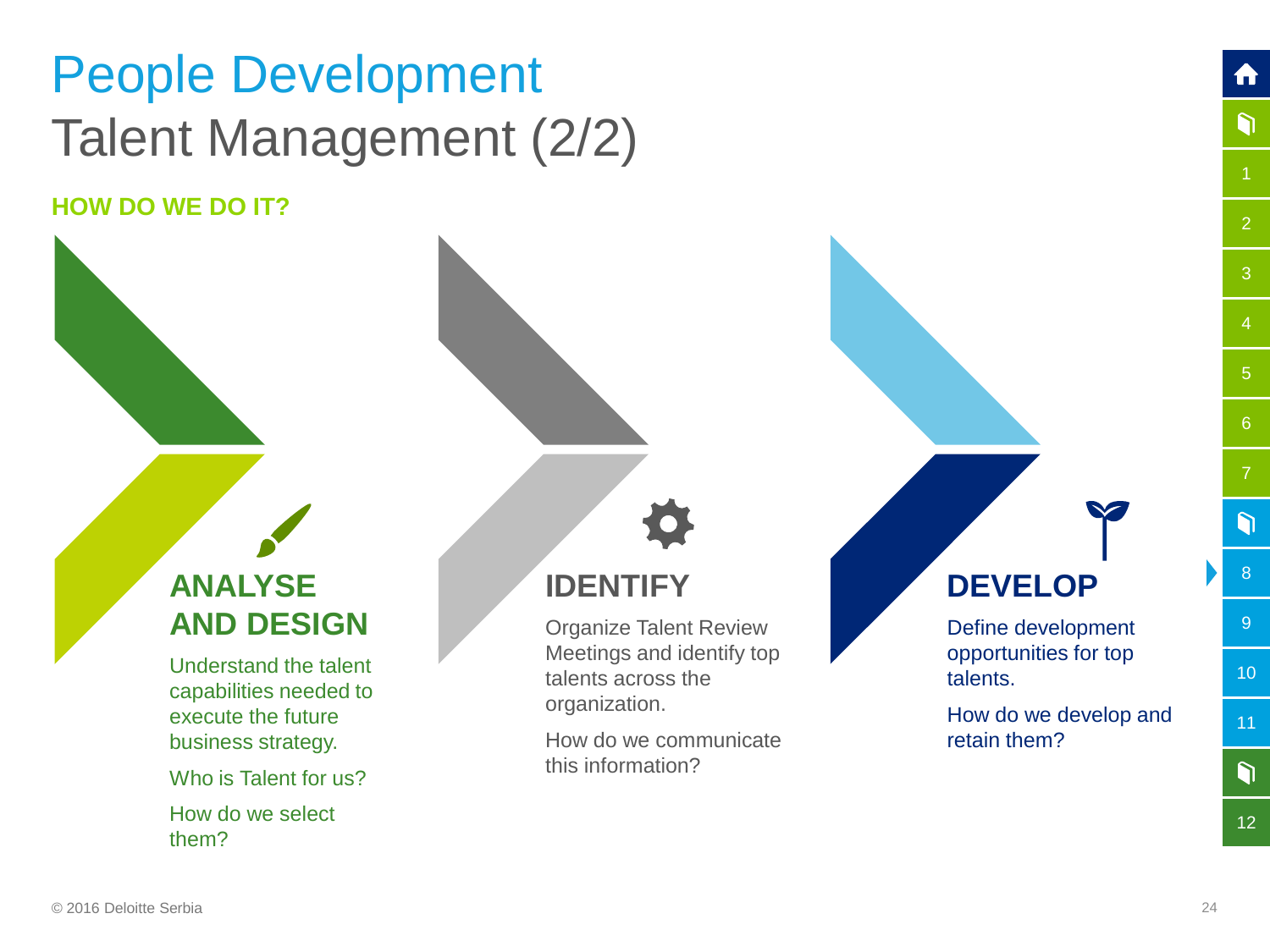#### People Development Management Development (1/2)

Recognizing, supporting and shaping exceptional managers to enable them to lead by example in achieving Company strategic goals.





Your managers need to improve their **management skills** and **effectiveness**.

<span id="page-24-0"></span>You want to prepare your manager for **career advancement.** 

Management impact and skills assessment Individual development plan Development opportunities proposal

 $\bullet$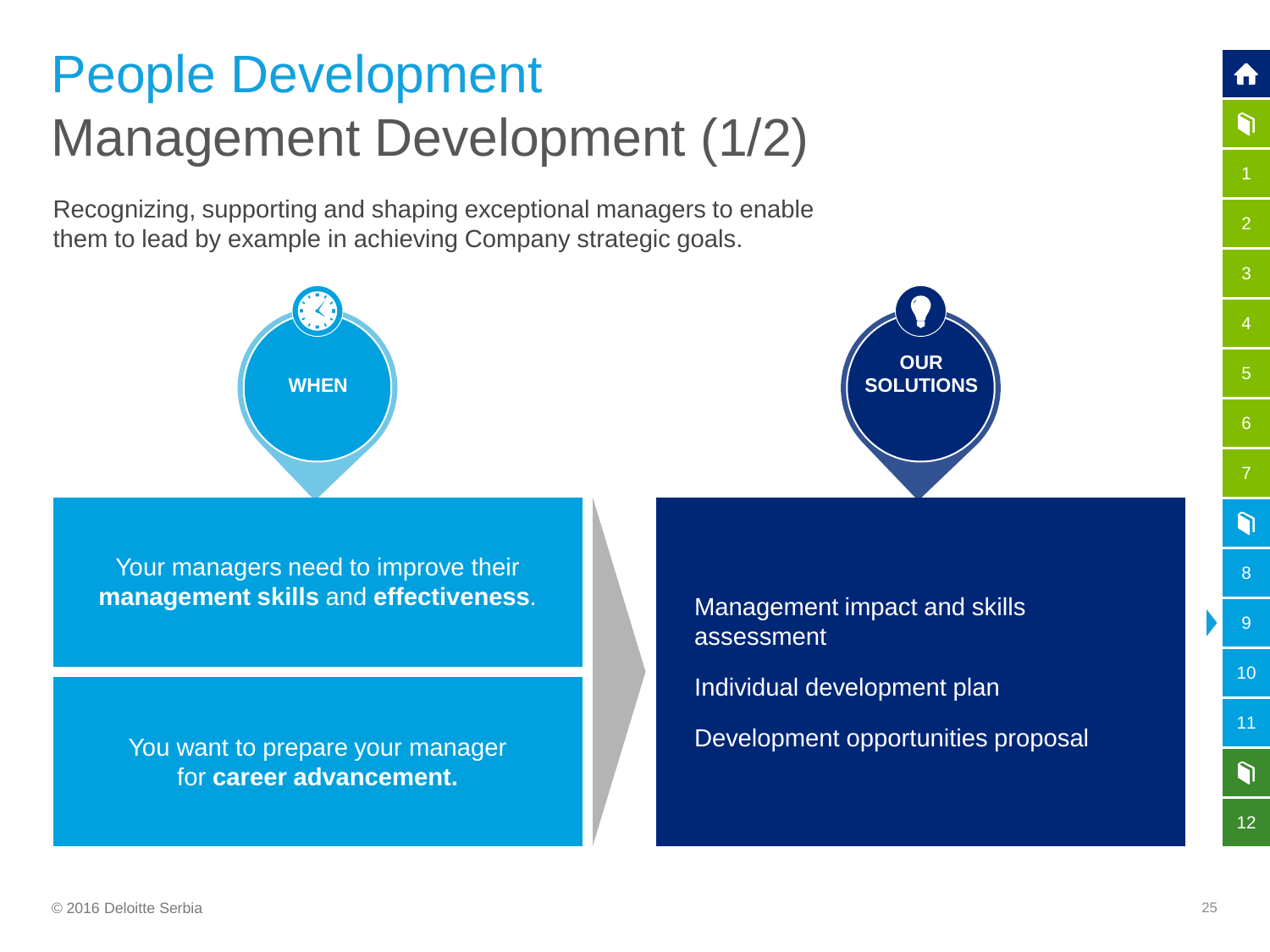### People Development Management Development (2/2)

#### **HOW DO WE DO IT?**



[12](#page-32-0)

 $\bullet$ 

[2](#page-8-0)

ft

 $\bullet$ 

[3](#page-10-0)

[6](#page-16-0)

[8](#page-22-0)

 $\bullet$ 

[9](#page-24-0)

[10](#page-26-0)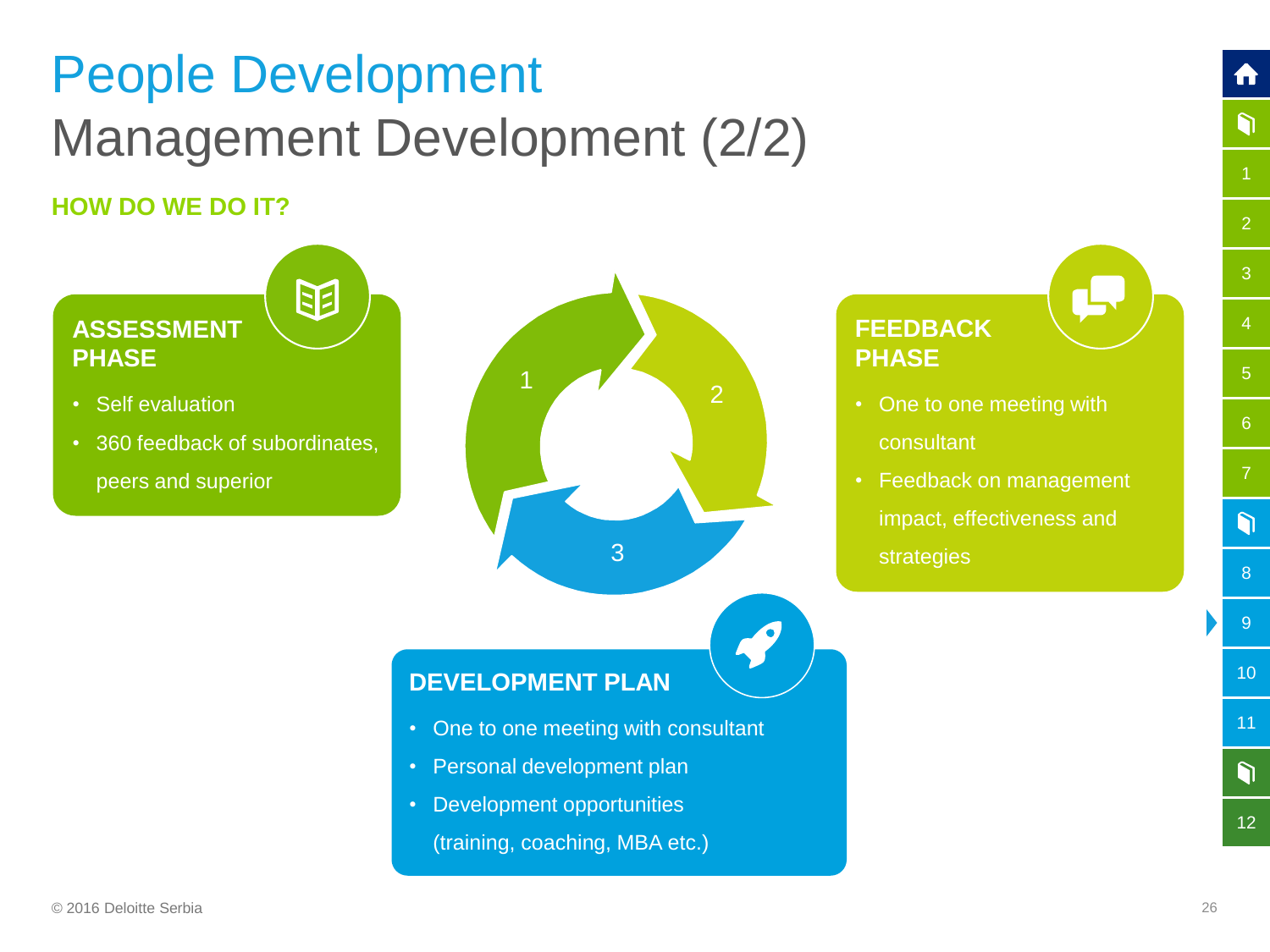#### People Development Competence Management (1/2)

Competencies are a set of observable and measurable behaviors comprised of knowledge, skills, and abilities that are indicative of performance for a particular role and aligned with key business objectives and values that help foster an organization's success.



Your want **to define new competence model** for your organization.

You want **to redefine current competence model** you have in your company.

<span id="page-26-0"></span>You want **to asses competences** of a manager or employee.



Definition of competences needed for different positions

Competence model

Assessment of competences for current employees

[2](#page-8-0)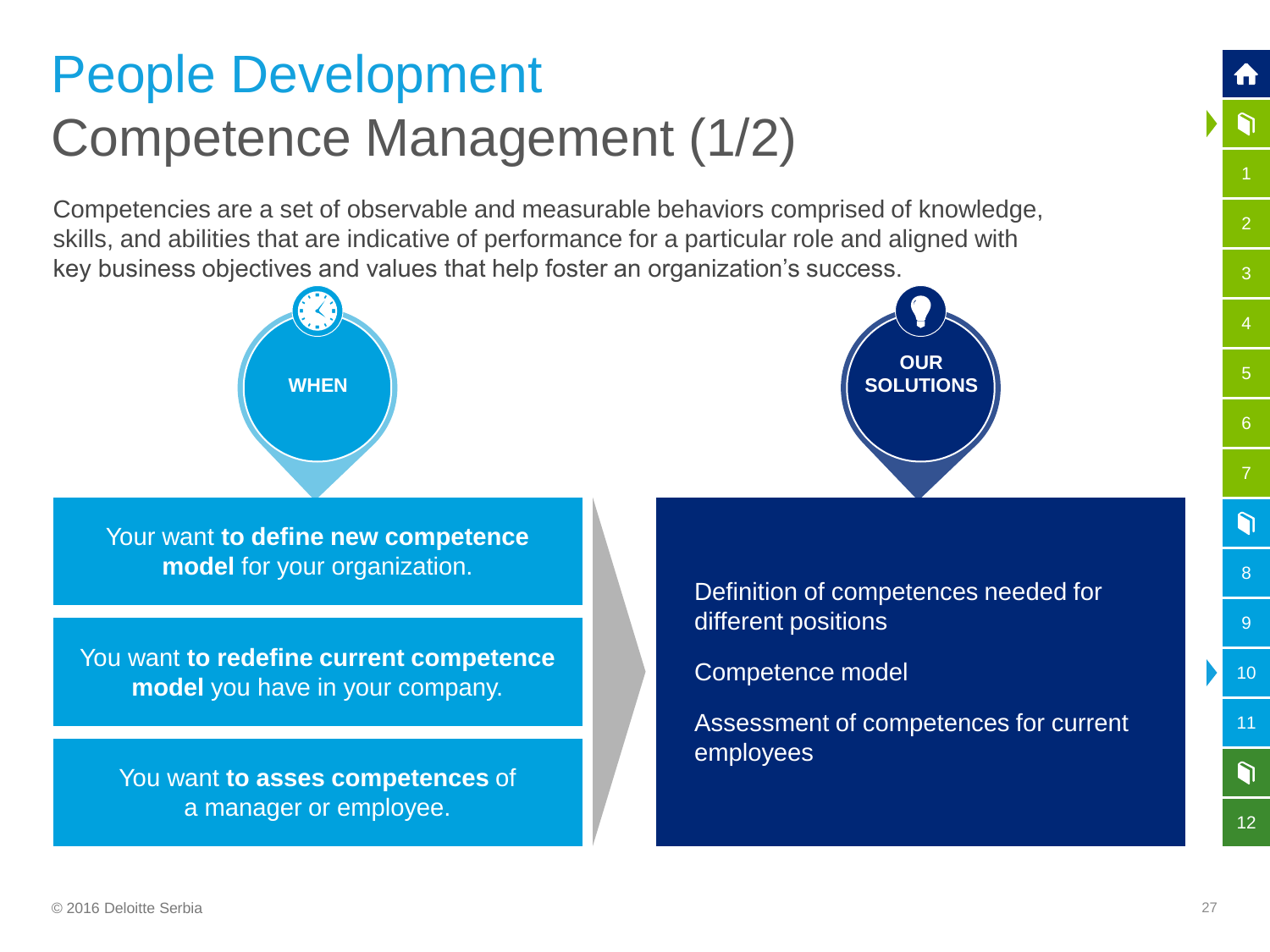#### People Development Competence Management (2/2) **HOW DO WE DO IT?**

Competency Management project comprises following steps:



[12](#page-32-0)

[2](#page-8-0)

A

 $\bullet$ 

[3](#page-10-0)

[5](#page-14-0)

[6](#page-16-0)

[8](#page-22-0)

 $\bullet$ 

[9](#page-24-0)

[10](#page-26-0)

[11](#page-28-0)

 $\bullet$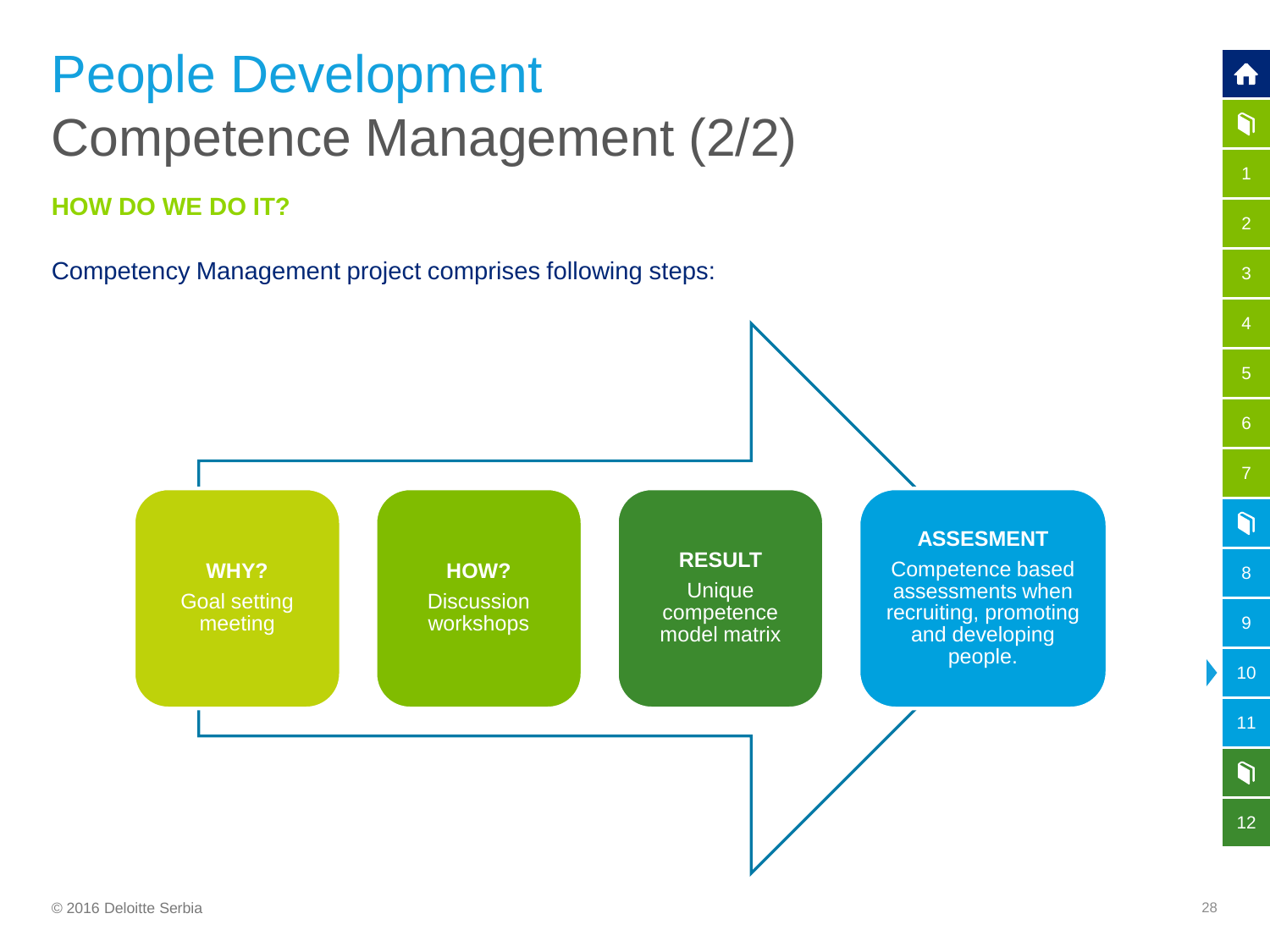#### People Development Deloitte Classroom (1/2)

Deloitte Classroom is the easiest way to find out the latest trends in audit, financial advisory, tax advisory and human capital services, get answers to your concerns or get the insights to industry related issues.



You **want to know what are the latest trends**  in audit, financial advisory, tax advisory and human capital services.

You want **to build up concrete soft skill**  in your employee.

<span id="page-28-0"></span>You want **to get the right answers** from an industry expert or state body representative.



#### **Specialized**

- Workshops
- **Trainings**
- **Conferences**

[2](#page-8-0)

G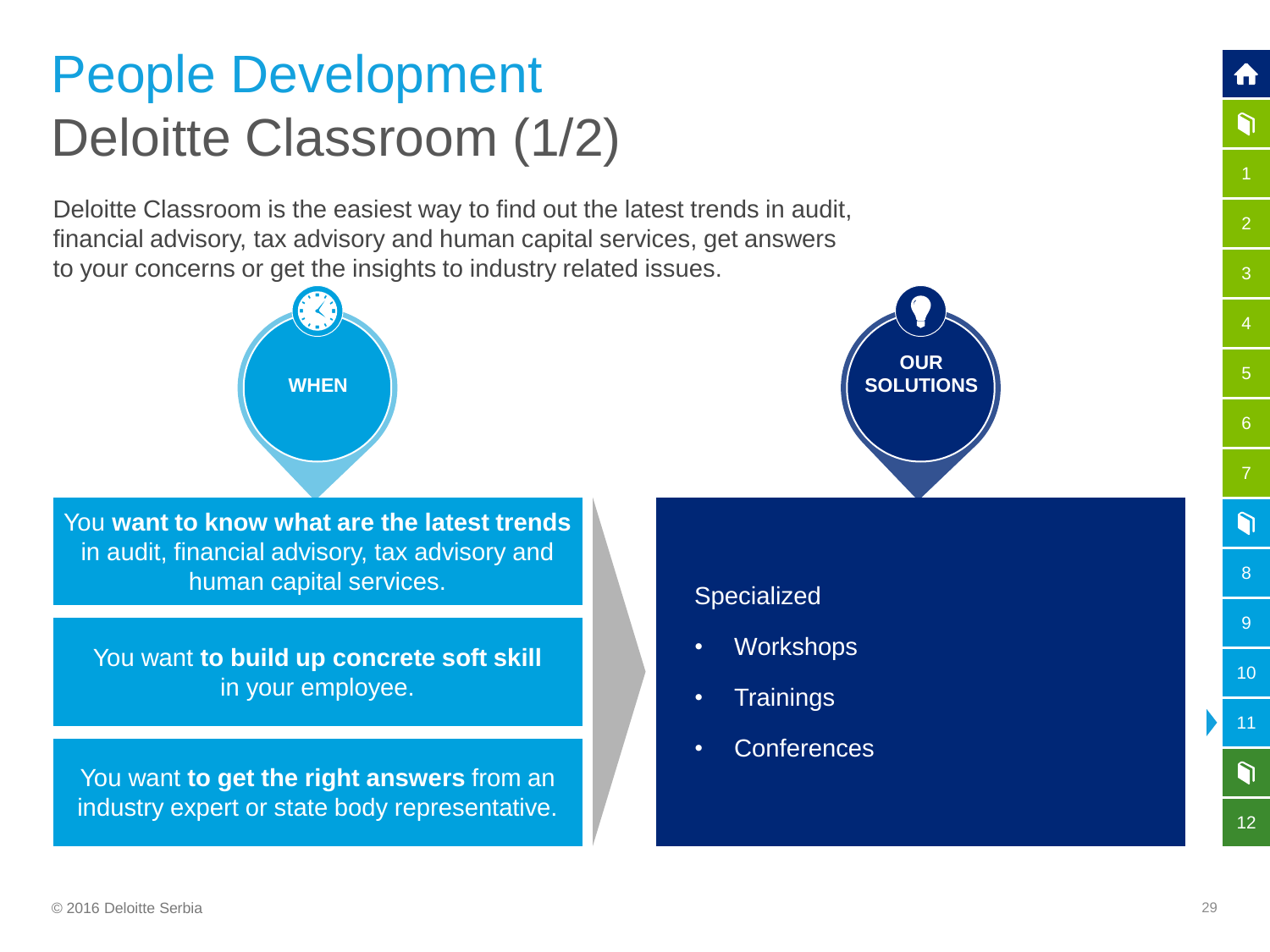#### People Development Deloitte Classroom (2/2)



 $\bigcap$ 

 $\bullet$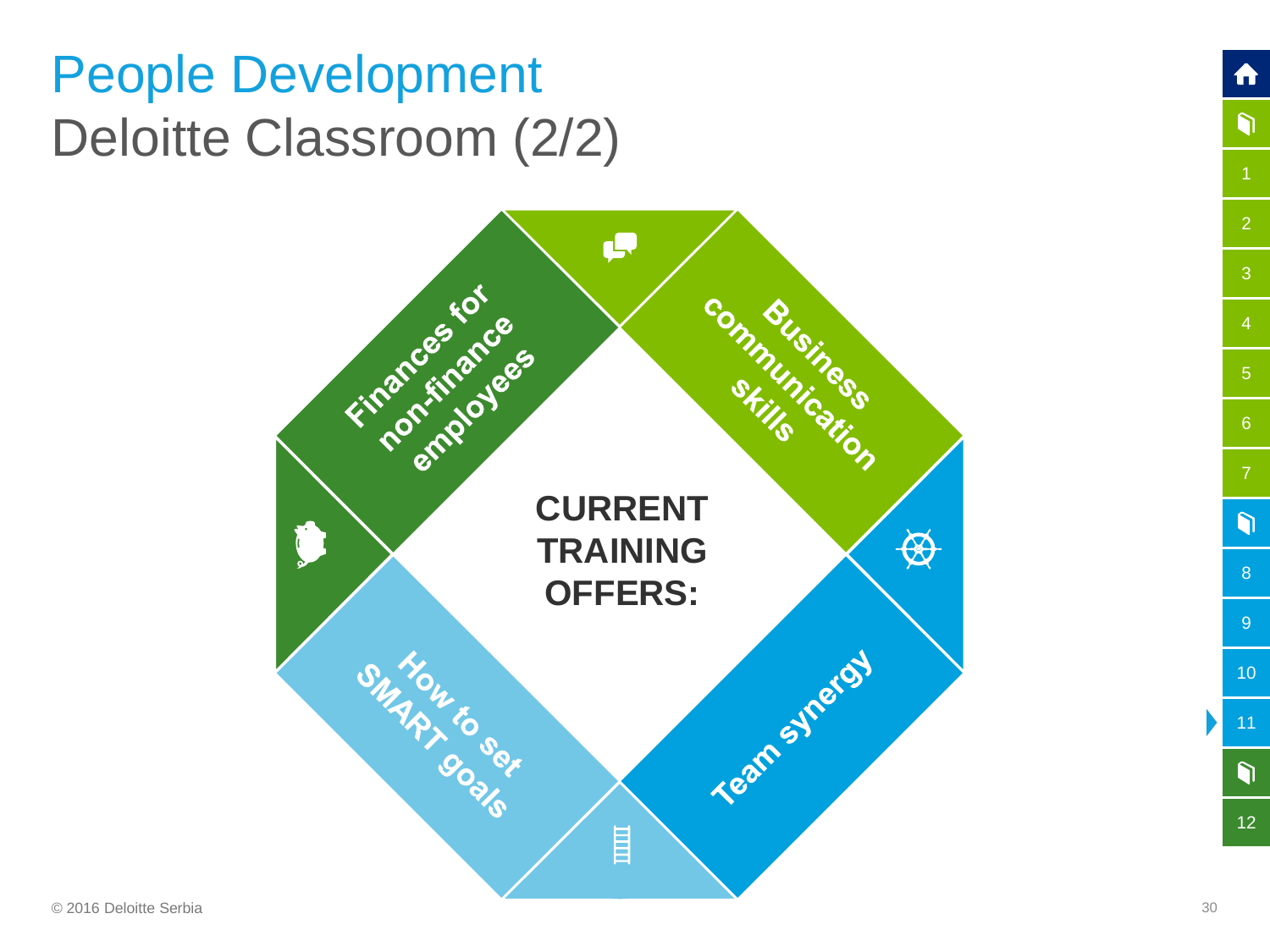# HR Department Development

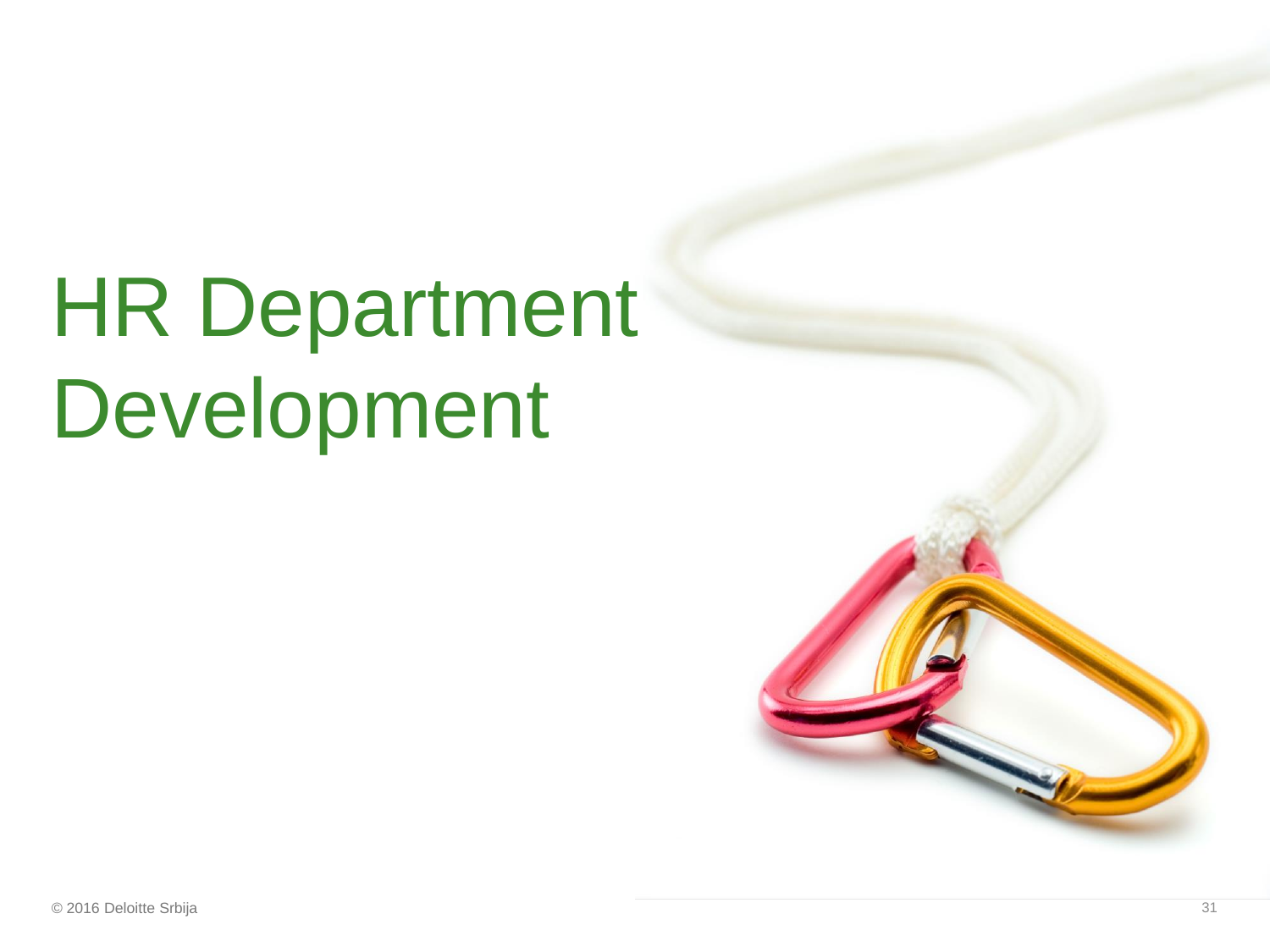"Instead of simply managing transactions, implementing policies, and developing programs, the new HR organization aims to focus on understanding the needs of the business and delivering value-added solutions.\*"

\* Global Human Capital Trends 2015, Deloitte University Press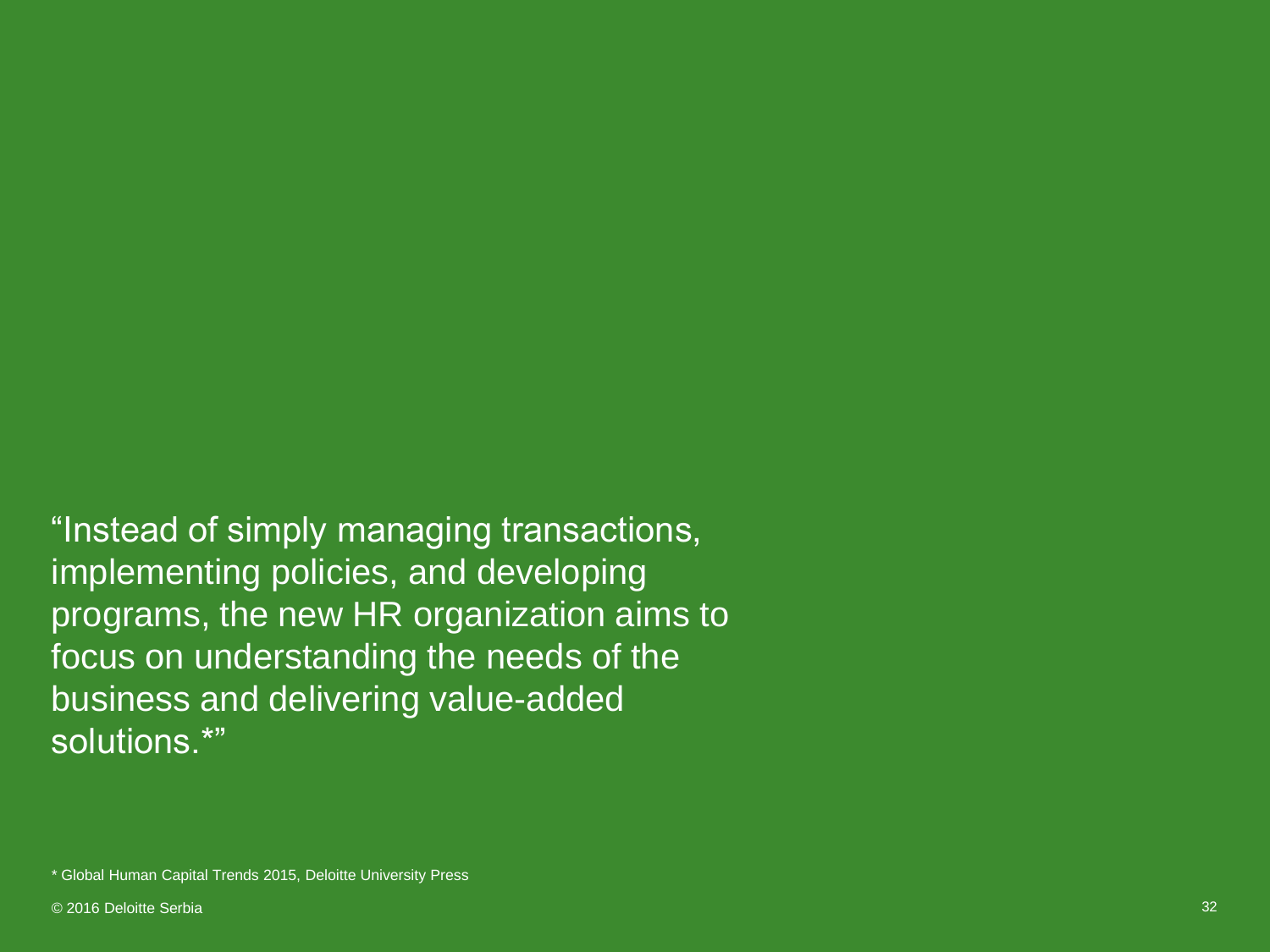### HR Department Development HR Department Support (1/1)

HR Development is aimed at supporting clients in broadening their HR function and giving it a more strategic role





<span id="page-32-0"></span>You need **support in some of the HR processes** for you organization



Review and revision of HR policy and procedures

New department structure with defined roles and responsibilities.

Support in recruitment, onboarding, performance management, training and development and other HR topics relevant for the client.

[2](#page-8-0)

 $\bullet$ 

[3](#page-10-0)

[5](#page-14-0)

[6](#page-16-0)

[8](#page-22-0)

 $\eta$ 

[9](#page-24-0)

[10](#page-26-0)

[11](#page-28-0)

 $\mathbf{\Omega}$